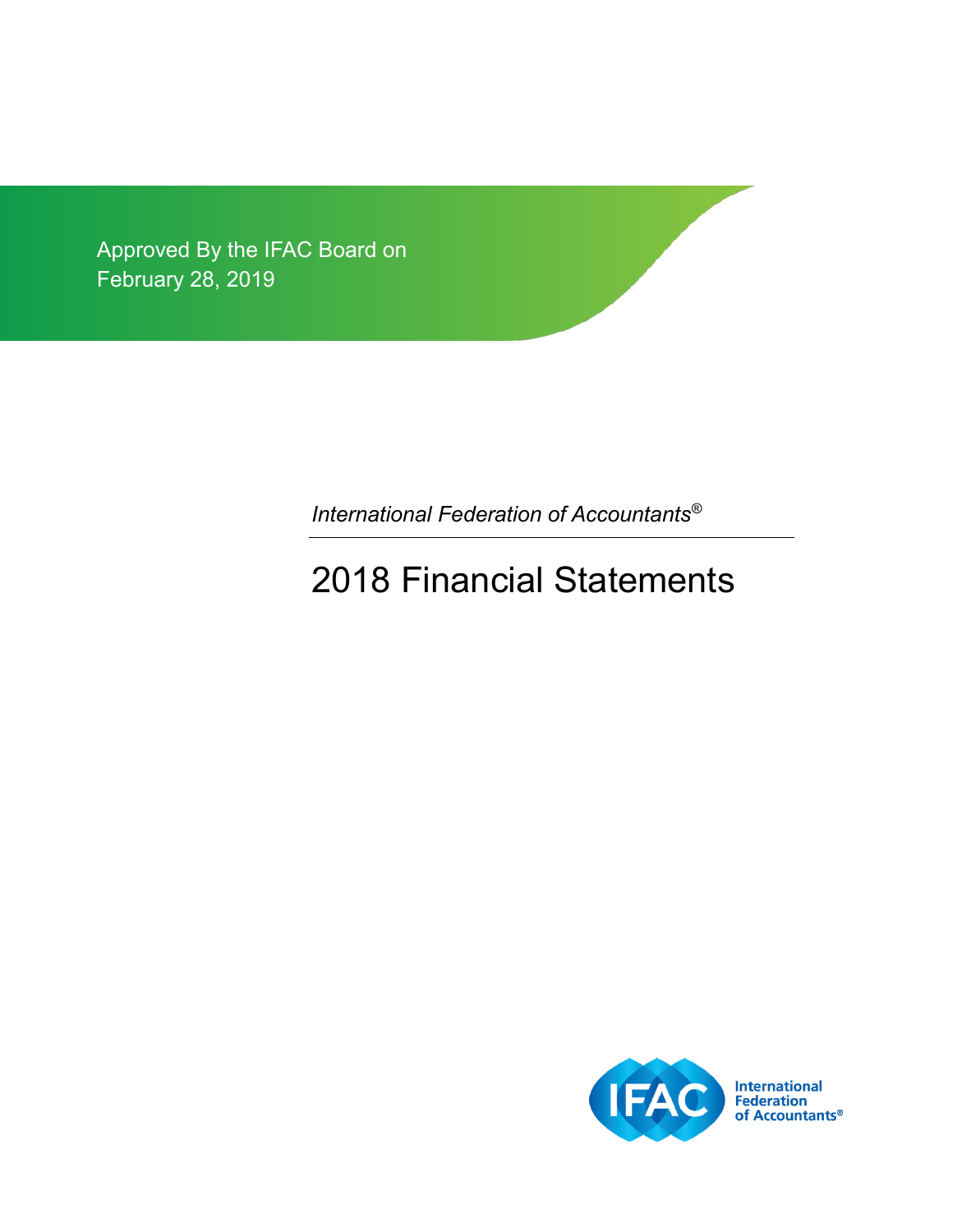

This document was approved by the Board of the International Federation of Accountants® (IFAC®).

## **IFAC's Purpose**

IFAC, with its member organizations, serves the public interest by enhancing the relevance, reputation, and value of the global accountancy profession.

IFAC's Purpose and public interest focus are achieved through three Strategic Objectives:

- Contributing to and promoting the development, adoption, and implementation of high-quality international standards;
- Preparing a future-ready profession; and
- Speaking out as the voice for the global profession.

Copyright © March 2019 by the International Federation of Accountants® (IFAC®). For copyright, trademark, and permissions information, please see page 32.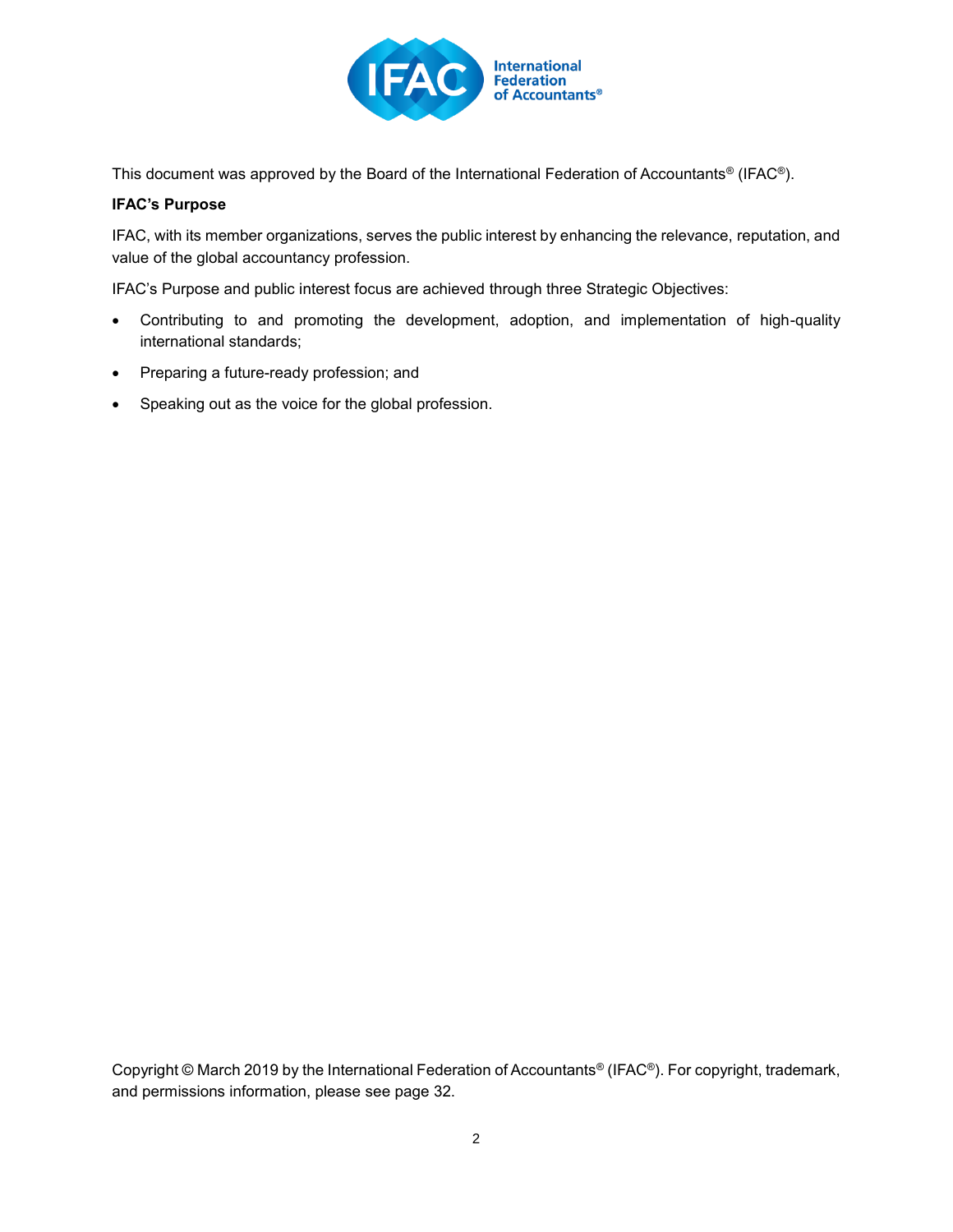#### 2018 FINANCIAL STATEMENTS

## **CONTENTS**

| Page            |
|-----------------|
| $\overline{4}$  |
| 5               |
| 6               |
| $\overline{7}$  |
| 8               |
| 12 <sup>2</sup> |
| 29              |
|                 |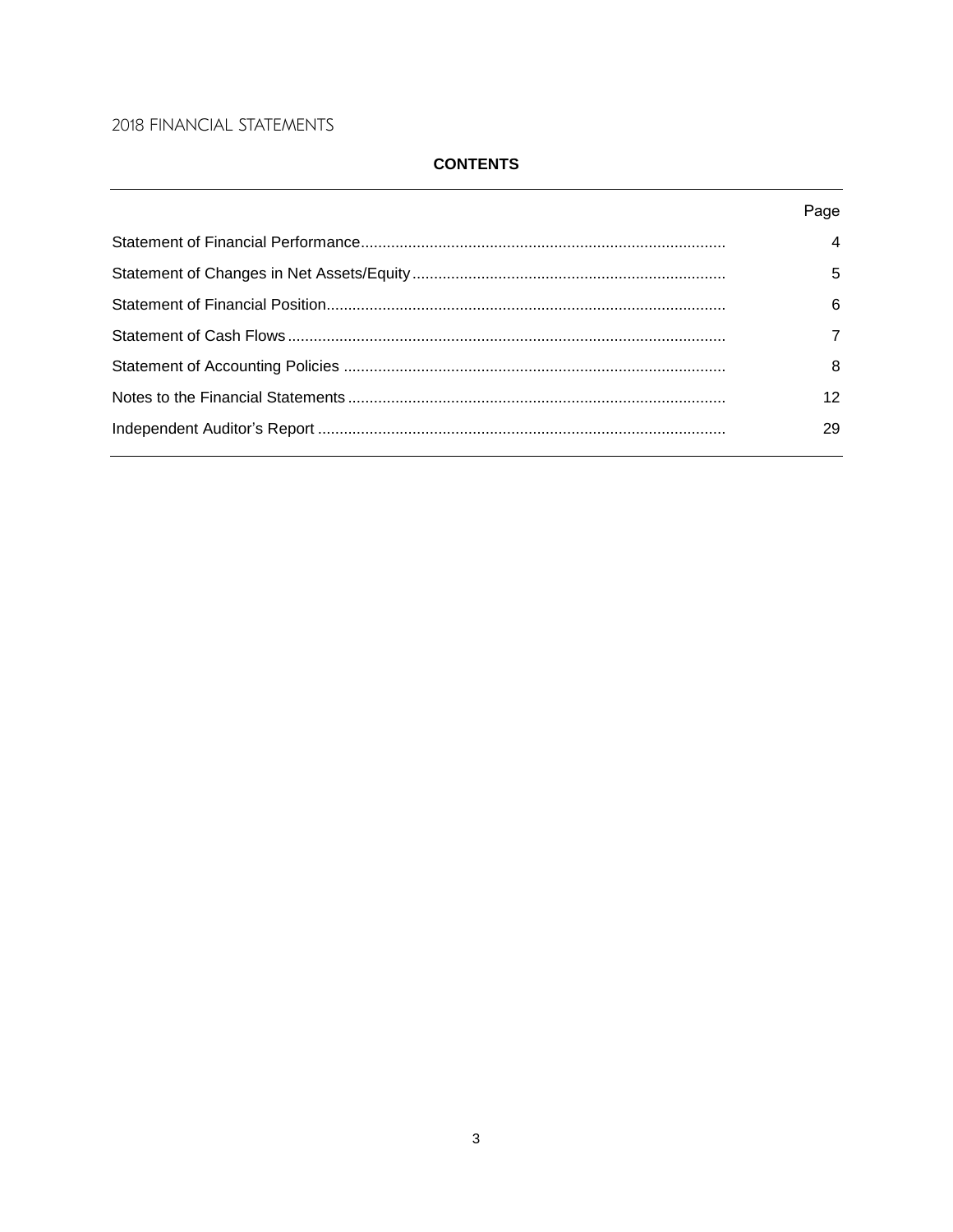## <span id="page-3-0"></span>**Statement of Financial Performance**

## **For the year ended December 31, 2018**

|                                                         |                | 2018               | 2017               |
|---------------------------------------------------------|----------------|--------------------|--------------------|
| Amounts in U.S. Dollars                                 | Note           |                    |                    |
| Revenue                                                 |                |                    |                    |
| From exchange transactions:                             |                |                    |                    |
| Membership dues, net                                    |                | \$20,680,500       | \$20,225,000       |
| Forum of Firms                                          | 15             | 12,221,043         | 12,256,930         |
| Foreign exchange gains                                  | 13             | 110,885            | 552,921            |
| Publications                                            |                | 25,553             | 105,633            |
| Royalties and licensing                                 |                | 282,344            | 318,287            |
| Interest income                                         |                | 46,995             | 42,336             |
| Other revenue                                           |                | 248,009            | 42,253             |
| From non-exchange transactions:                         |                |                    |                    |
| DFID grant                                              | 3              | 1,418,788          | 1,019,927          |
| Other                                                   |                | 785,148            | 559,699            |
| <b>Total revenue</b>                                    |                | \$35,819,265       | \$35,122,986       |
|                                                         |                |                    |                    |
| <b>Expenses</b>                                         |                |                    |                    |
| Employee costs<br>Consultants                           | 4, 12<br>5     | \$19,006,594       | \$17,824,946       |
|                                                         |                | 4,116,290          | 3,148,098          |
| Travel and meeting costs                                |                | 5,792,777          | 4,878,005          |
| Occupancy and maintenance                               | 2              | 1,297,956          | 1,296,782          |
| Funding provided to the Public Interest Oversight Board | $\overline{7}$ | 1,167,626          | 1,093,782          |
| Depreciation and amortization                           |                | 562,563            | 533,484            |
| IT support<br>Legal and other professional fees         |                | 709,112<br>354,582 | 642,267<br>212,897 |
| Recruitment and relocation costs                        |                | 596,933            | 518,568            |
|                                                         | 13             | 466,509            | 259,182            |
| Foreign exchange loss<br>Communications and publicity   |                | 1,037,876          | 1,038,442          |
| Telephone                                               |                | 189,957            | 176,616            |
| Auditor remuneration                                    |                |                    |                    |
| Audit of financial statements                           |                | 98,471             | 165,952            |
| Tax and other services                                  |                | 56,415             | 69,108             |
| Printing, distribution and postage                      |                | 66,990             | 122,898            |
| Insurance                                               |                | 147,216            | 154,203            |
| Bad debt expense                                        |                | 28,950             | 2,378              |
| Other expenses                                          |                | 395,894            | 386,530            |
| <b>Total expenses</b>                                   |                | \$36,092,711       | \$32,524,138       |
|                                                         |                | (\$273,446)        | \$2,598,848        |
| Surplus (Deficit) for the year                          |                |                    |                    |

**See accompanying notes to financial statements.**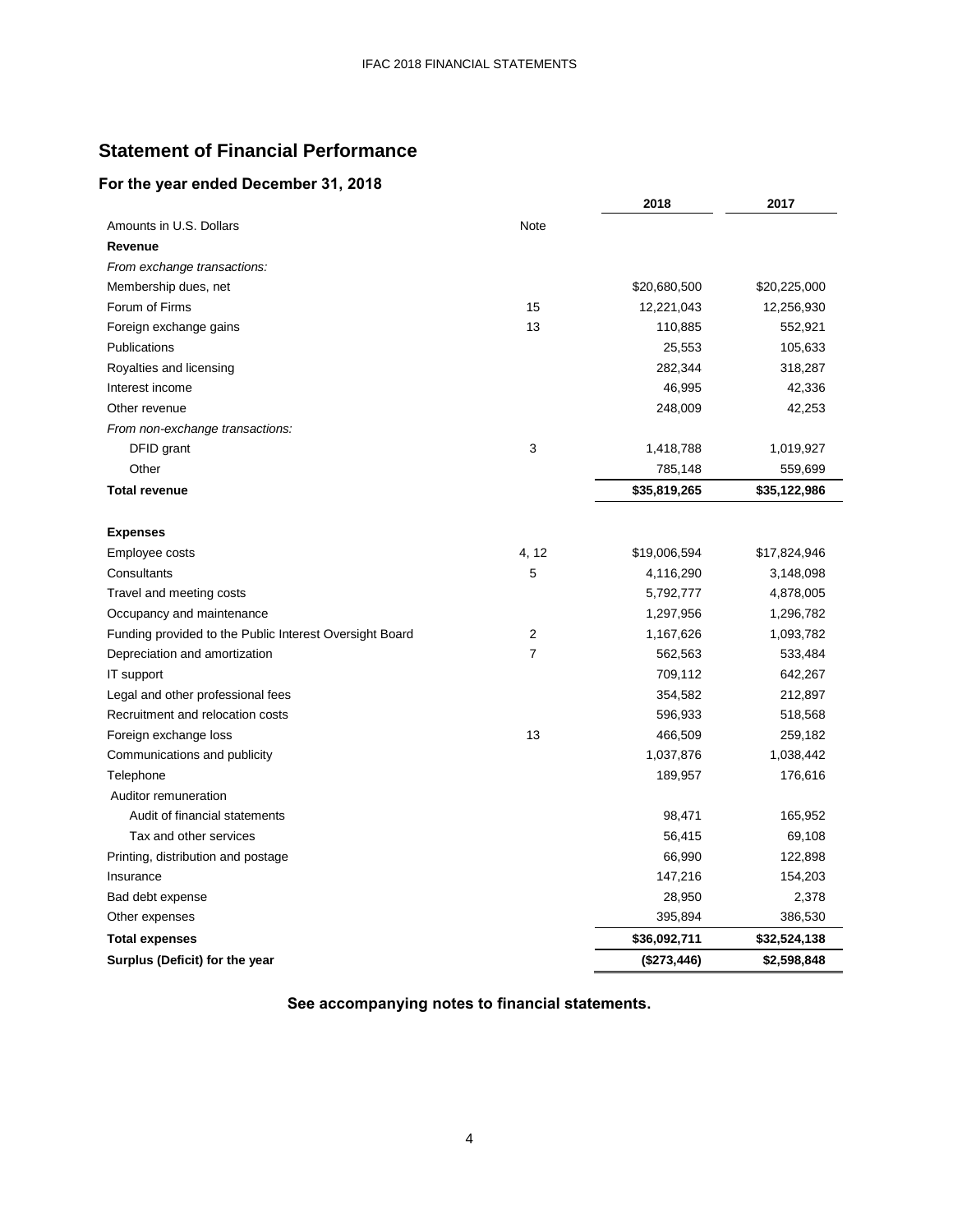## <span id="page-4-0"></span>**Statement of Changes in Net Assets/Equity**

## **For the year ended December 31, 2018**

| Amounts in U.S. Dollars                                     |    | 2018       | 2017       |
|-------------------------------------------------------------|----|------------|------------|
| Net assets/equity at beginning of year                      |    |            |            |
| Accumulated surpluses                                       |    | 9,831,185  | 7,577,276  |
| Surplus (deficit) for the year                              |    | (273, 446) | 2,598,848  |
| Gain (Loss) on re-measurement of defined benefit obligation | 10 | 781.714    | (344, 939) |
| Net assets/equity at end of year                            |    | 10,339,453 | 9,831,185  |

**See accompanying notes to financial statements.**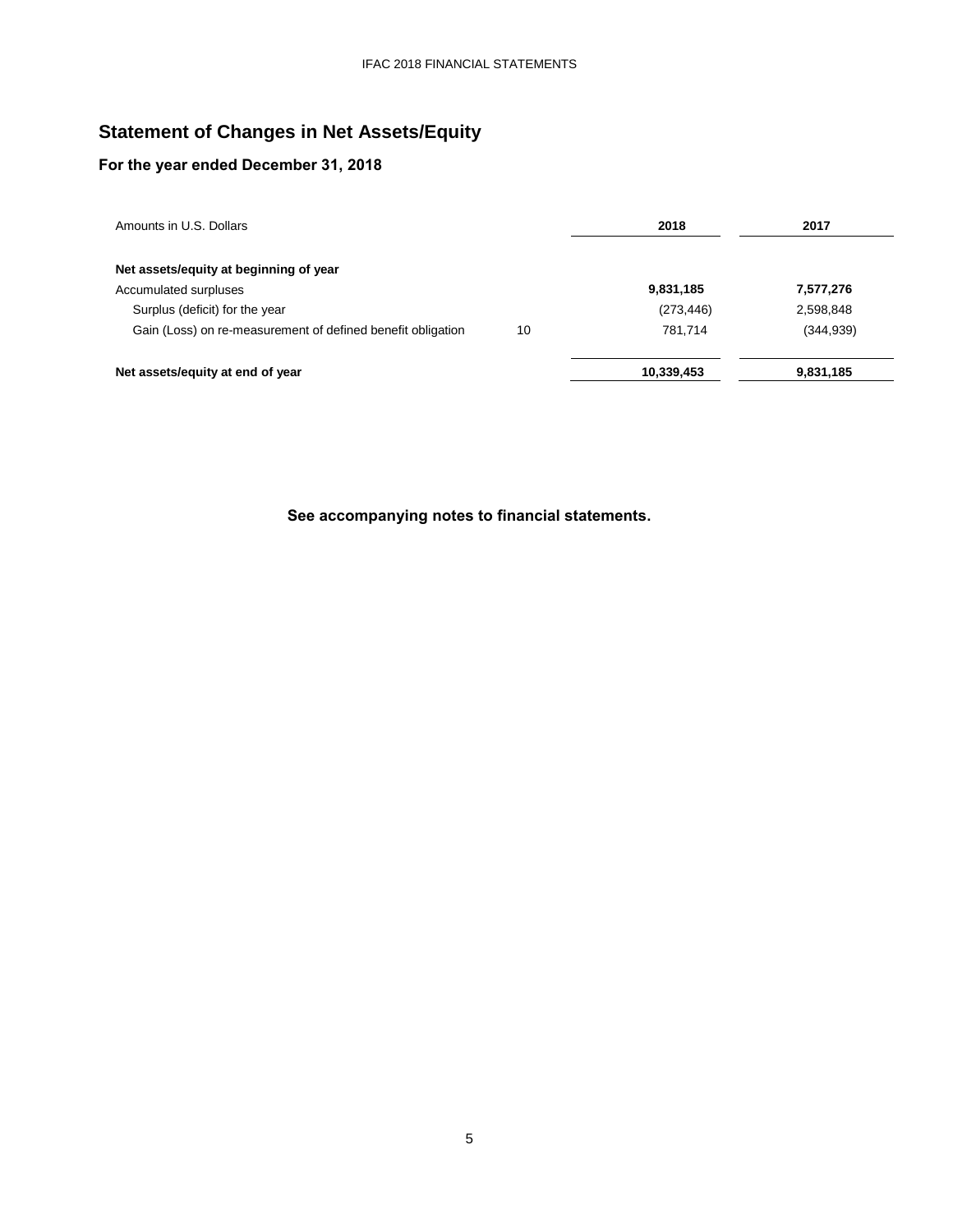## <span id="page-5-0"></span>**Statement of Financial Position**

## **As at December 31, 2018**

|                                            |                | 2018         | 2017         |
|--------------------------------------------|----------------|--------------|--------------|
| Amounts in U.S. Dollars                    | Note           |              |              |
| <b>Current assets</b>                      |                |              |              |
| Cash and cash equivalents                  | 13             | \$15,177,981 | \$15,817,834 |
| Receivables from exchange transactions:    |                |              |              |
| Receivables from IFAC members, net         | 6              |              |              |
| Receivable from the Forum of Firms         | 15             | 227,634      | 447,877      |
| Other receivables                          |                | 182,237      | 106,019      |
| Receivables from non-exchange transactions |                |              |              |
| Receivables from other sources of funding  | 3              | 113,730      | 78,235       |
| Prepaid expenses                           |                | 665,171      | 750,623      |
| <b>Total current assets</b>                |                | \$16,366,753 | \$17,200,588 |
| <b>Non-current assets</b>                  |                |              |              |
| Property and equipment, net                | $\overline{7}$ | \$1,909,349  | \$2,271,818  |
| Advances and deposits                      | 9,14           | 588,364      | 624,698      |
| <b>Total non-current assets</b>            |                | \$2,497,713  | \$2,896,516  |
| <b>TOTAL ASSETS</b>                        |                | \$18,864,466 | \$20,097,104 |
| <b>Current liabilities</b>                 |                |              |              |
| Accounts payable and accrued expenses      |                | \$1,458,594  | \$1,601,296  |
| Employee entitlements                      | 4              | 2,221,332    | 2,476,794    |
| Deferred revenue                           | 8              | 633,960      | 991,474      |
| <b>Total current liabilities</b>           |                | \$4,313,886  | \$5,069,564  |
| <b>Non-current liabilities</b>             |                |              |              |
| Accrued pension obligation                 | 10             | \$2,282,618  | \$3,100,522  |
| Deferred rent                              | 9              | 1,928,509    | 2,095,833    |
| <b>Total non-current liabilities</b>       |                | \$4,211,127  | \$5,196,355  |
| <b>TOTAL LIABILITIES</b>                   |                | \$8,525,013  | \$10,265,919 |
| Net assets/equity                          |                |              |              |
| <b>IFAC</b> members                        |                | \$10,339,453 | \$9,831,185  |
| Total net assets/equity                    |                | \$10,339,453 | \$9,831,185  |
| TOTAL LIABILITIES AND NET ASSETS/EQUITY    |                | \$18,864,466 | \$20,097,104 |

#### **See accompanying notes to financial statements.**

Nov. 2016 – Nov. 2018 Jan. 2013 – Dec. 2018

Nov. 2018 – Nov. 2020

Rachel Grimes, IFAC President Nov. 2016 – Nov. 2018<br>
In-Ki Joo, IFAC President Kevin Dancey, Incoming CEO<br>
Nov. 2018 – Nov. 2020<br> *In-Ki Joo, IFAC President* Kevin Dancey, Incoming CEO<br>
May 2018 – Present

Rachel Grimes, IFAC President  $\left(\frac{K+1}{K}\right)^{K}$  Fayez Choudhury, Outgoing CEO

Muchan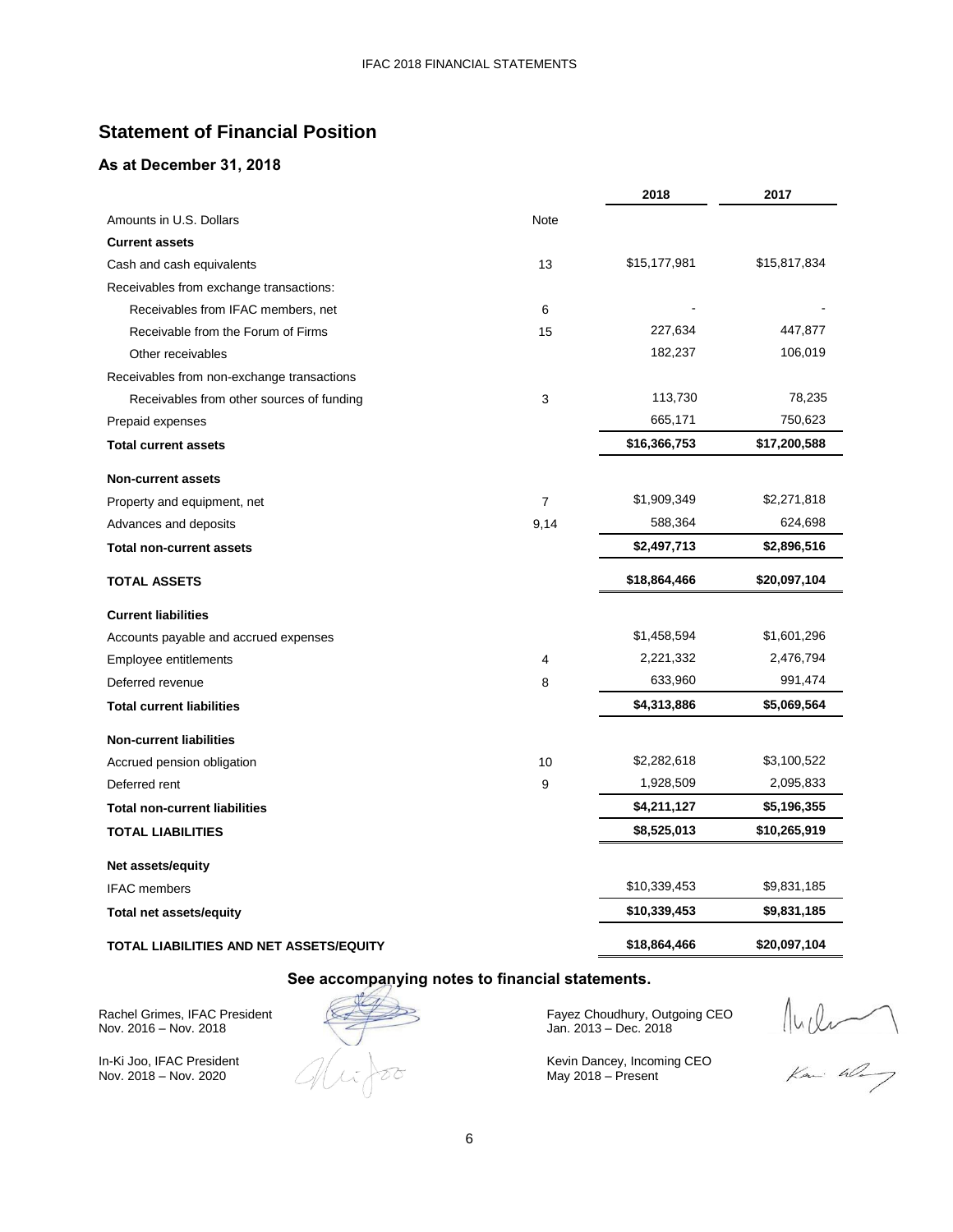## <span id="page-6-0"></span>**Statement of Cash Flows**

## **For the year ended December 31, 2018**

|                                                             |      | 2018             | 2017           |
|-------------------------------------------------------------|------|------------------|----------------|
| Amounts in U.S. Dollars                                     | Note |                  |                |
| Cash flows from operating activities                        |      |                  |                |
| Cash was provided from:                                     |      |                  |                |
| Membership dues                                             |      | \$20,921,580     | \$20,274,150   |
| Forum of Firms                                              |      | 12,441,286       | 12,012,251     |
| Other sources of funding                                    |      | 1,817,856        | 2,330,543      |
| Publications                                                |      | 25,553           | 105,633        |
| Royalties and licensing                                     |      | 281,535          | 277,619        |
| Interest received                                           |      | 46,995           | 42,337         |
|                                                             |      | \$35,534,805     | \$35,042,533   |
| Cash was applied to:                                        |      |                  |                |
| Employee costs                                              |      | \$(19, 298, 243) | \$(17,571,827) |
| Other payments                                              |      | (16,320,696)     | (13,796,763)   |
|                                                             |      | \$(35,618,939)   | \$(31,368,590) |
| Net cash inflow (outflow) from operating activities         | 11   | (\$84,134)       | \$3,673,943    |
| Cash flows from investing activities                        |      |                  |                |
| Cash was applied to:                                        |      |                  |                |
| Purchase of property and equipment                          |      | \$(200,096)      | \$(461,495)    |
| Net cash outflow from investing activities                  |      | \$(200,096)      | \$(461,495)    |
|                                                             |      |                  |                |
| Net increase (decrease) in cash and cash equivalents        |      | (\$284,230)      | \$3,212,448    |
| Cash and cash equivalents at beginning of year              |      | \$15,817,834     | \$12,311,647   |
| Effect of exchange rate change on foreign currency balances |      | (355, 623)       | 293,739        |
| Balance of cash and cash equivalents at end of year         |      | \$15,177,981     | \$15,817,834   |

## **See accompanying notes to financial statements.**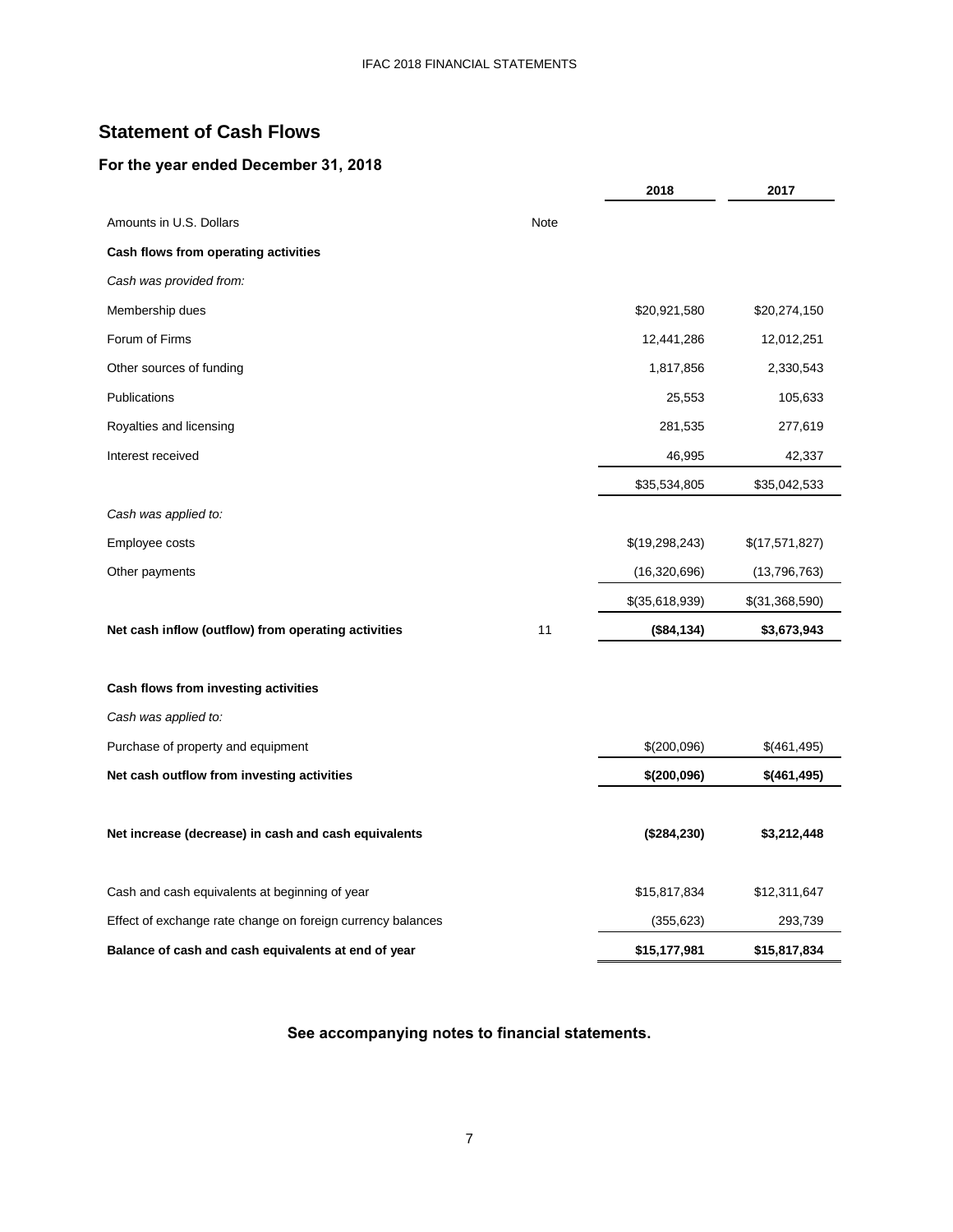## <span id="page-7-0"></span>**Statement of Accounting Policies**

## **For the year ended December 31, 2018**

## **Basis of Preparation**

The International Federation of Accountants' (IFAC) financial statements have been prepared in accordance with International Public Sector Accounting Standards (IPSAS) issued by the International Public Sector Accounting Standards Board. Where an IPSAS does not address a particular issue, the appropriate International Financial Reporting Standard (IFRS) issued by the International Accounting Standards Board (IASB) is applied.

## **The financial statements have been prepared on the historical cost basis unless otherwise stated in the accounting policies.**

The financial statements are presented in United States dollars. United States dollars is the functional currency of IFAC.

#### **Estimates and Assumptions**

The preparation of financial statements in accordance with IPSAS requires the use of estimates and assumptions that affect the reported amounts of assets and liabilities at the date of the financial statements and the reported amounts of revenue and expenses during the reporting period. The most significant estimates and assumptions relate to the measurement of the defined benefit pension plan expense and liability, and the allocation of revenues, expenses, assets, and liabilities for the purposes of segment reporting (see Note 18). Although these estimates are based on management's best knowledge of current events and actions, actual results ultimately may significantly differ from those estimates.

#### **Significant Accounting Policies**

#### **A. Accounting Standards Update**

In July 2016, the International Public Sector Accounting Standards Board released IPSAS 39, *Employee Benefits*. IPSAS 39 replaced existing guidance in IPSAS 25, *Employee Benefits*, and is intended to bring the standard in line with its private-sector IFRS equivalent, IAS 19, *Employee Benefits*. IPSAS 39 should be applied effective January 1, 2018, with early adoption permitted. On January 1, 2017, IFAC elected to early adopt the provisions of IPSAS 39.

Other new IPSAS standards issued during 2018 have been considered and are not applicable to IFAC. New IPSAS standards issued but not yet effective are being considered.

#### **B. Revenue Recognition**

Revenue is recognized when it is probable that the economic benefits associated with the transaction will flow to the organization and the amount of the revenue can be measured reliably.

#### **Membership dues**

Revenue from annual membership dues are initially recorded as deferred revenue and recognized on a straight-line basis over the reporting period. Membership dues are reported net of any approved discounts.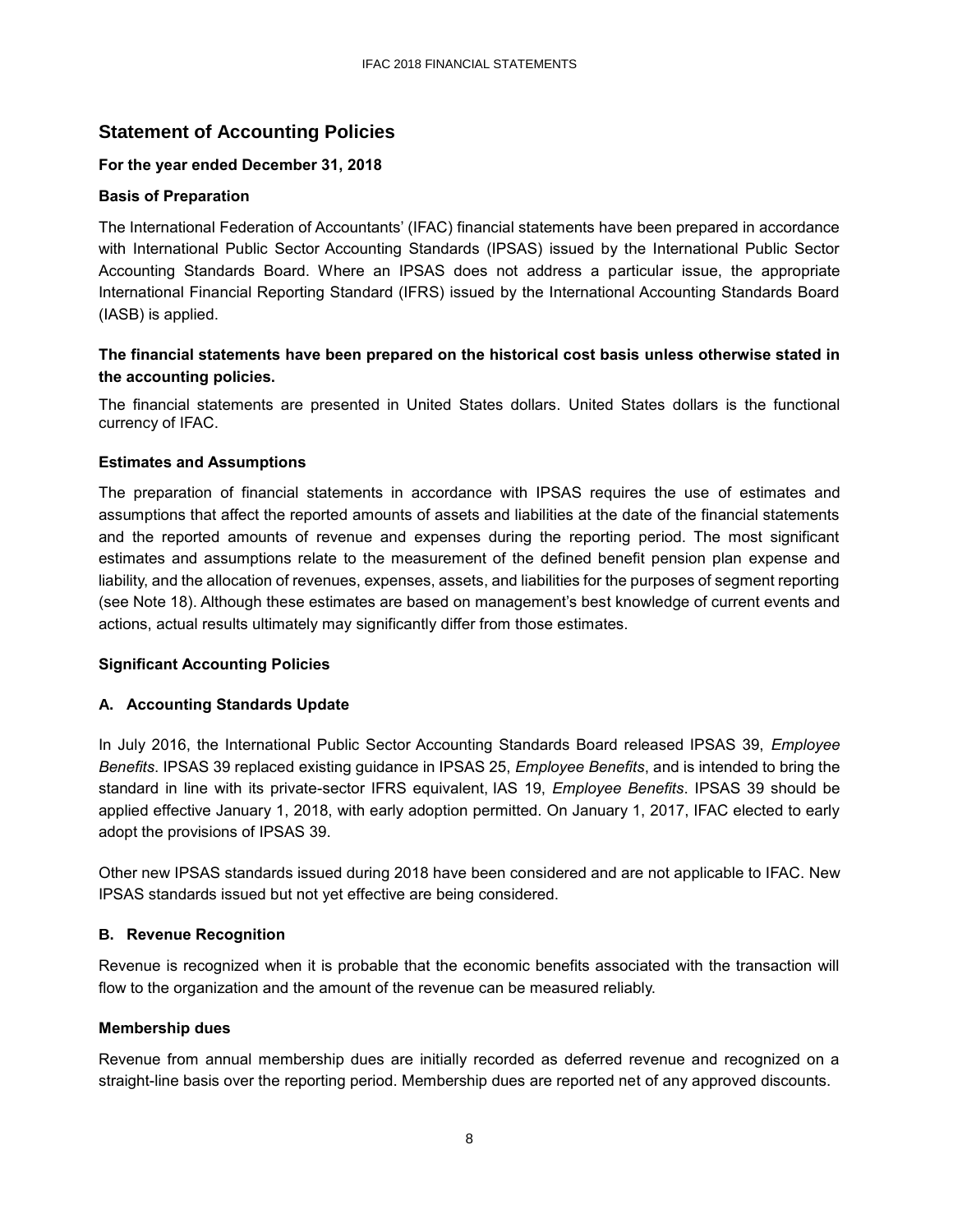#### **Forum of Firms revenue**

Revenue from the Forum of Firms (Forum) is invoiced quarterly and recognized on a straight line basis over the reporting period. Revenue from the Forum consists of a contribution (dues) of an amount agreed on an annual basis, and reimbursement of an amount equal to the expenses incurred by the Transnational Auditors Committee activity during the reporting period.

#### **Other sources of funding**

IFAC receives other sources of funding from governments, donor agencies, and other institutions, as well as from alliances and other organizations. Other sources of funding is generally in the form of restricted and unrestricted grants, contributions, and expense reimbursements.

Revenue from other sources of funding is recognized when IFAC has complied with all the stipulations or conditions (as defined in IPSAS 23, *Revenue from Non-Exchange Transactions – Taxes and Transfers*) implicit in the underlying agreements, and there is reasonable assurance that the funding will be received.

Other sources of funding is recognized in the statement of financial performance on a systematic basis over the periods in which IFAC recognizes as expenses the related costs for which the funding is intended to compensate. Other sources of funding for compensation of expenses or losses already incurred or for giving immediate financial support to IFAC with no future related costs is recognized in the statement of financial performance when it becomes receivable.

#### **Publications revenue**

Revenue from publications is recognized when the publications are shipped or downloaded from the IFAC website.

#### **Interest income**

Interest income from a financial asset is recognized when it is probable that the economic benefit will flow to IFAC and the amount can be reasonably measured.

#### **Services in-kind**

A variety of board and committee services are provided by highly qualified volunteers. IFAC does not recognize these services in the financial statements as their value cannot be reliably measured.

#### **C. Employee Entitlements**

Employee entitlements to salaries, wages, paid time off, retirement benefits, and other benefits are recognized when they are earned. Annual paid time off is calculated on an actual entitlement basis at current rates of pay.

IFAC provides retirement benefits for employees under defined contribution plans and a defined benefit plan. Payments to the defined contribution plans are recognized as expenses as they become due.

IFAC is one of three sponsoring employers that participate in the multiple employer defined benefit pension plan (Plan) of the American Institute of Certified Public Accountants (AICPA) (Note 10). The Plan is partly funded.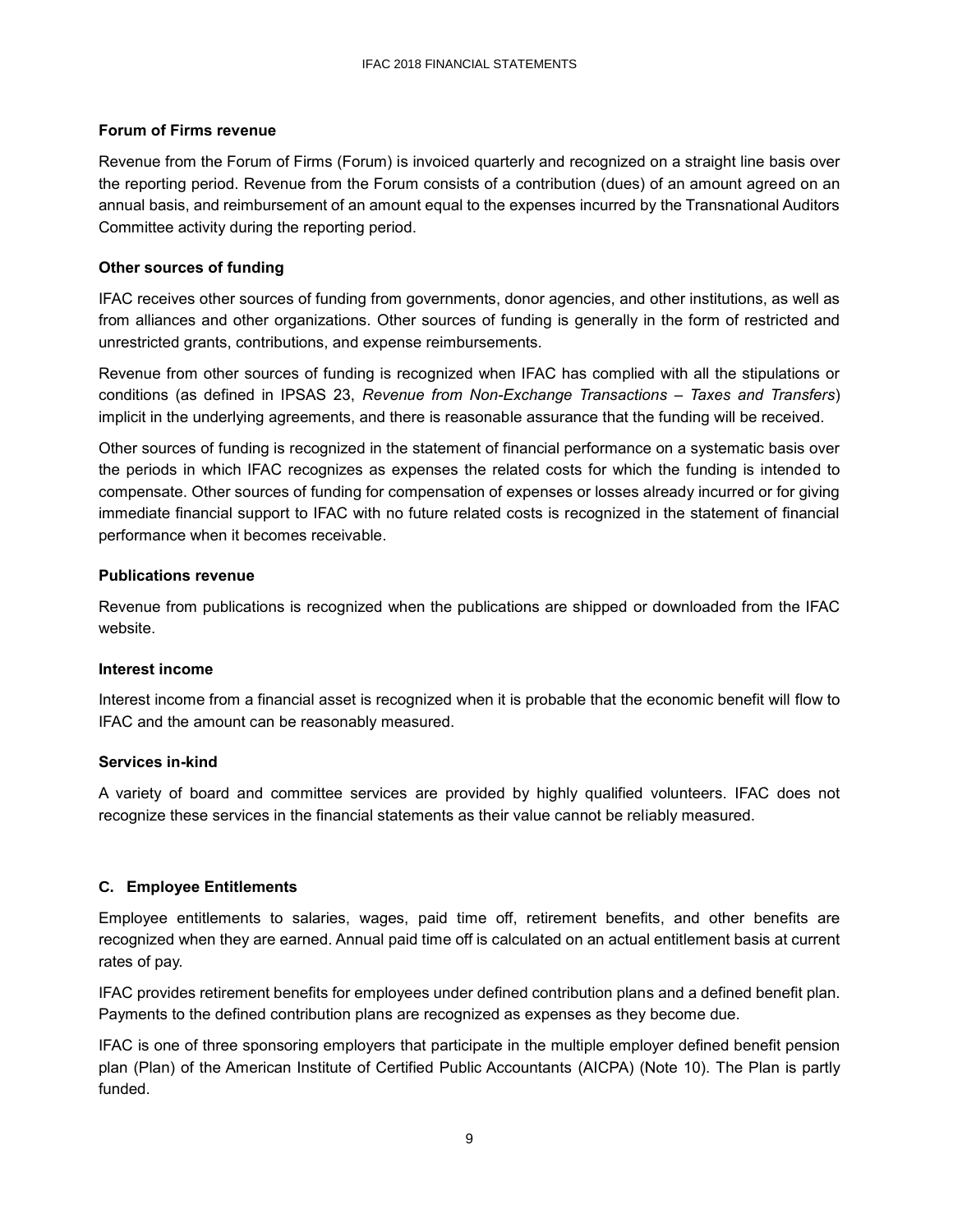The liability or asset recognized in the statement of financial position in respect of the Plan is the present value of the defined benefit obligation at the end of the reporting period less the fair value of plan assets. The defined benefit obligation is calculated annually by independent actuaries using the projected unit credit method. The present value of the defined benefit obligation is determined by discounting the estimated future cash outflows using interest rates of high-quality corporate bonds, and that have terms approximating to the terms of the related obligation. The net interest cost is calculated by applying the discount rate to the net balance of the defined benefit obligation and the fair value of plan assets. This cost is included in employee costs in the statement of financial performance.

Re-measurement of gains and losses arising from experience adjustments and changes in actuarial assumptions are recognized in the period in which they occur, directly to accumulated surpluses in the statements of net assets/equity. Changes in the present value of the defined benefit obligation resulting from plan amendments or curtailments are recognized in the statement of financial performance as past service costs. There were no such costs in 2018 or 2017.

## **D. Property and Equipment**

Property and equipment are carried at cost, and are depreciated / amortized on a straight-line basis over their expected useful lives. The useful lives, residual values, and depreciation methods are reviewed annually. Refer to (E) Impairment below.

The estimated useful lives of property and equipment are as follows:

| Office equipment       | 3 to 5 years                                    |
|------------------------|-------------------------------------------------|
| Furniture and fittings | 5 to 7 years                                    |
| Leasehold alterations  | Shorter of the life of the lease or useful life |

Gains and losses on disposals are determined by comparing proceeds with carrying amounts, and are included in the statement of financial performance. Repairs and maintenance are charged to the statement of financial performance during the period in which they are incurred.

#### **E. Impairment**

IFAC reviews the carrying amounts of its property and equipment and intangible assets if there is indication that impairment exists. If any such indication exists, the recoverable amount of the asset is estimated in order to determine the extent of the impairment loss, if any. If the recoverable amount of an asset is estimated to be less than its carrying amount, its carrying amount is reduced to its recoverable amount. Impairment losses are recognized as an expense in the statement of financial performance in the period the impairment is incurred.

#### **F. Financial Instruments**

Financial instruments include cash and cash equivalents, accounts receivable, and accounts payable. Financial instruments are recognized in the statement of financial position at cost, which approximates fair value due to their short-term nature.

#### **Cash and cash equivalents**

Cash and cash equivalents include cash on hand and on deposit at banks, and other short-term liquid investments with original maturities of three months or less.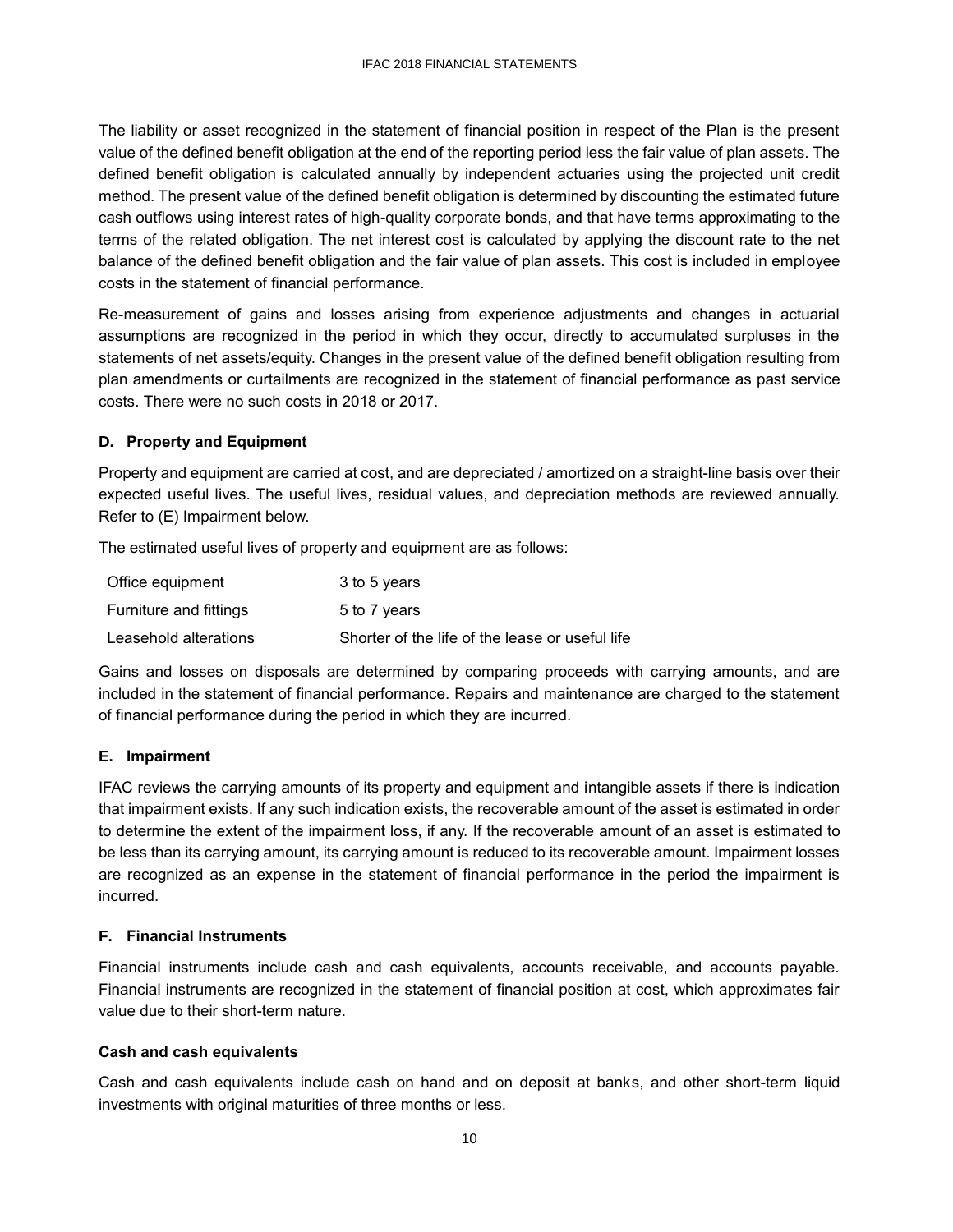#### **Membership dues and other receivables**

Membership dues and other receivables are carried at original invoice amount less any subsequently approved discount, and less an estimate made for doubtful receivables based on reviews of all outstanding amounts at year-end. Bad debts are provided for when identified.

## **G. Operating Leases**

Leases are classified as operating leases when a significant portion of the risks and rewards of ownership are retained by the lessor. Lease agreements may contain provisions for future rent increases, rent-free periods, or other lease incentives. The total amount of rent due over the lease term, reduced for any lease incentives, is recognized in rent expense on a straight-line basis over the term of the respective lease. The difference between rent expense and the amount paid is recognized in deferred rent in the accompanying statement of financial position.

## **H. Taxation**

IFAC has received an exemption from the US Internal Revenue Service (IRS) from federal income taxes under Section 501(a), as an entity described in Section 501(c)(6) of the Internal Revenue Code of 1986 (IRC), as amended. IFAC is required to make the appropriate tax payments on any income considered unrelated to its exempt purpose. IFAC is also exempt from Swiss income taxes (see Note [1\)](#page-11-1).

#### **I. Foreign Currencies**

Transactions in foreign currencies are translated to United States dollars at the rates of exchange prevailing at the date of the transactions. Assets and liabilities denominated in foreign currencies are translated at the rates of exchange prevailing at the reporting date. The resulting gains or losses are recognized in the statement of financial performance.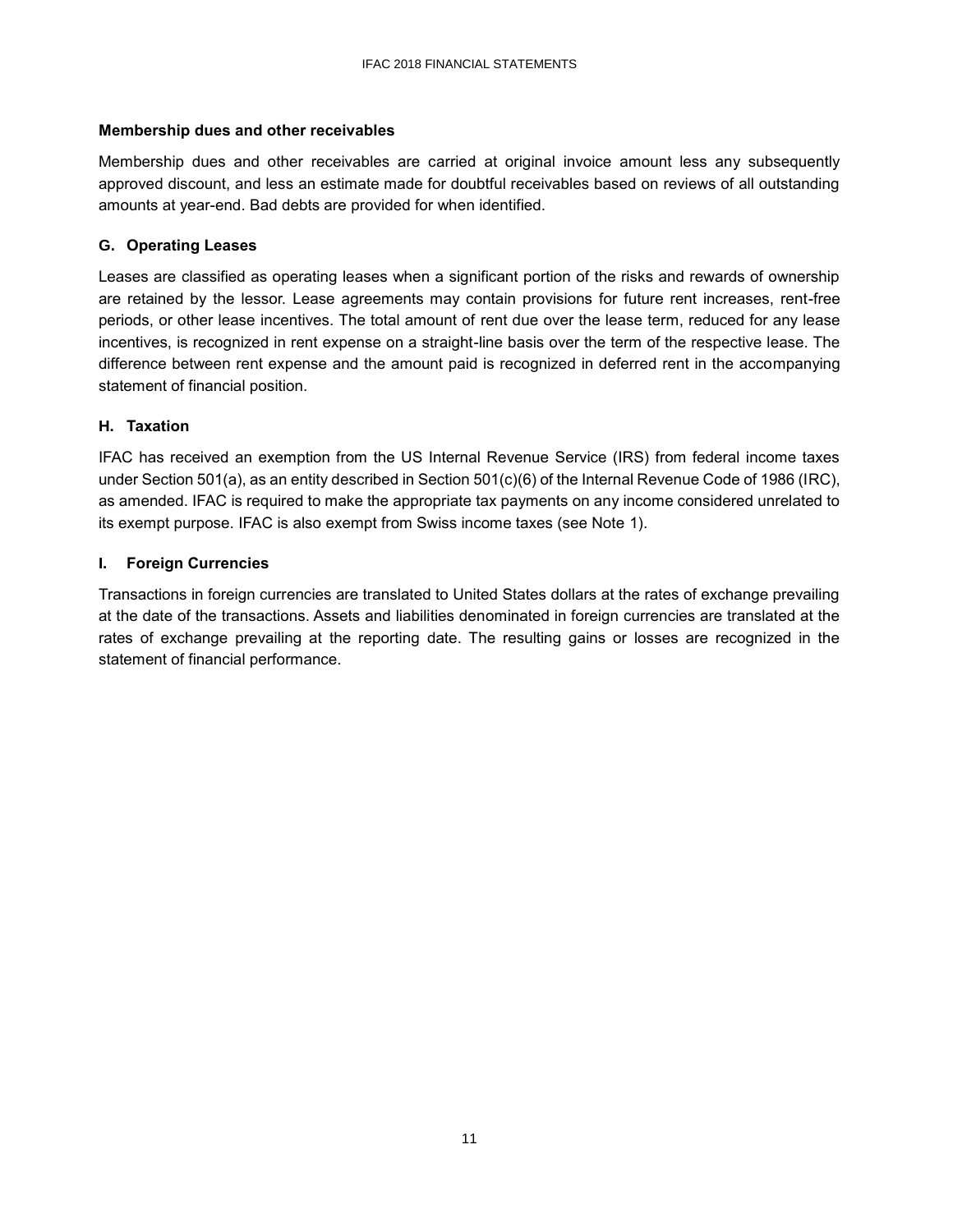## <span id="page-11-0"></span>**Notes to the Financial Statements**

## **For the year ended December 31, 2018**

<span id="page-11-1"></span>Amounts in U.S. Dollars

## 1. **International Federation of Accountants**

IFAC is the global organization for the accountancy profession, dedicated to serving the public interest by strengthening the profession and contributing to the development of strong international economies. It is comprised of over 175 members and associates in more than 130 countries and jurisdictions, representing almost 3 million accountants in public practice, education, government service, industry, and commerce.

IFAC's vision is that the global accountancy profession be recognized as essential to strong and sustainable organizations, financial markets, and economies.

IFAC's purpose, with its member organizations, is to serve the public interest by enhancing the relevance, reputation, and value of the global accountancy profession.

IFAC's Purpose and public interest focus are achieved through three Strategic Objectives:

- Contributing to and promoting the development, adoption, and implementation of high-quality international standards;
- Preparing a future-ready profession; and
- Speaking out as the voice for the global profession.

IFAC is registered in Geneva, Switzerland under Articles 60 through 79 of the Swiss Civil Code, and is exempt from Swiss taxes. IFAC's primary base of operation is New York, New York, United States of America. IFAC operates as a tax-exempt organization under Section 501(c)(6) of the United States Internal Revenue Code.

## 2. **International Standard-Setting Boards**

IFAC facilitates the structures and processes that support the operations of the following independent standard-setting boards:

- International Auditing and Assurance Standards Board (IAASB)
- International Accounting Education Standards Board (IAESB)
- International Ethics Standards Board for Accountants (IESBA)
- International Public Sector Accounting Standards Board (IPSASB)

The [IAASB,](http://www.iaasb.org/) IAESB and IESBA develop international standards under a shared standard-setting process involving the Public Interest Oversight Board (PIOB). The PIOB oversees the activities of these boards and their consultative advisory groups. The consultative advisory groups provide public interest input into the development of the standards. Public interest oversight for the IPSASB and its consultative advisory group are provided by the Public Interest Committee (PIC).

During 2019, IFAC will implement a comprehensive, integrated approach to advance accountancy education in the public interest. As a result, the IAESB will cease operations in June 2019 and a new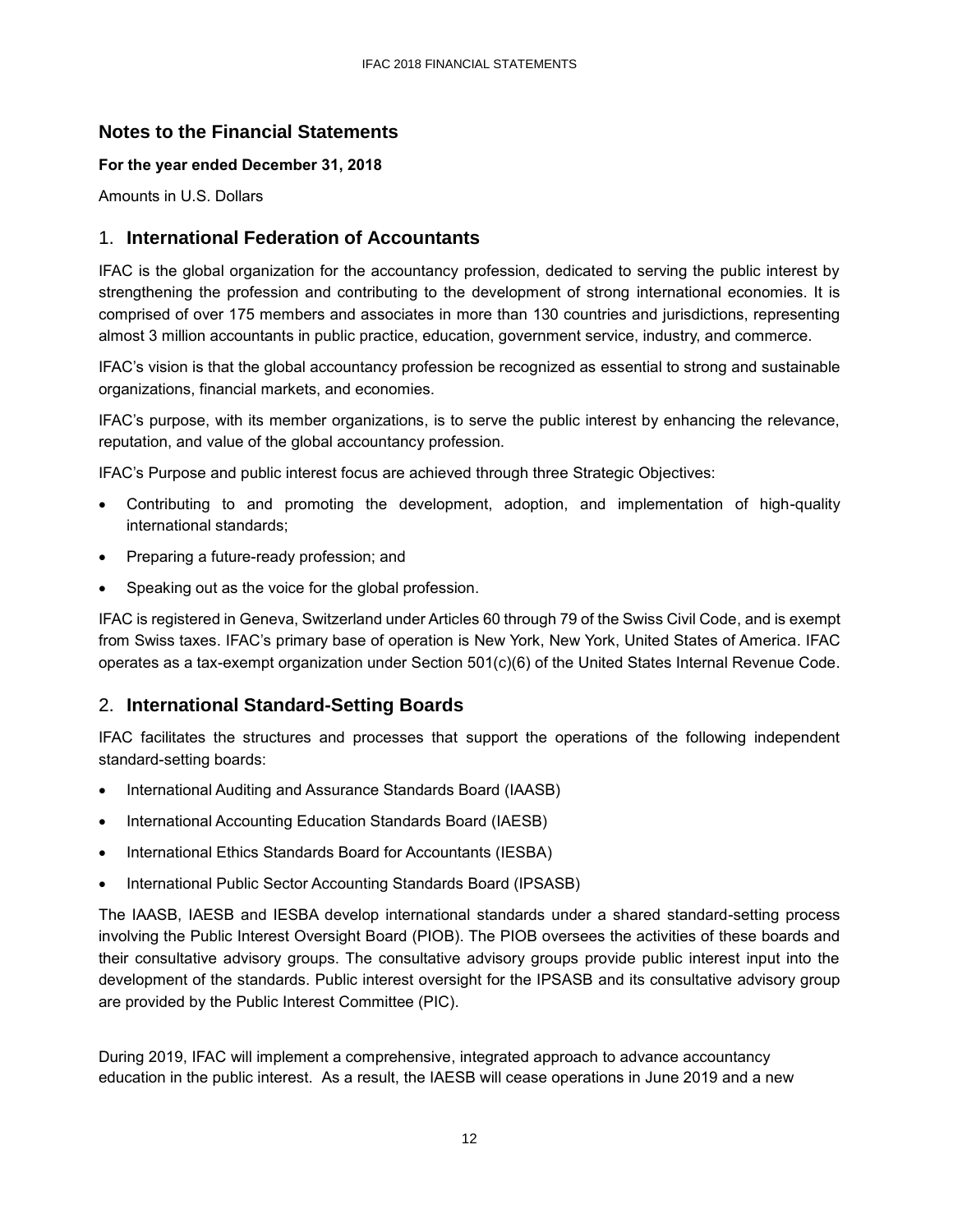structure, which will include an International Panel for Accountancy Education, will concurrently commence operations.

Revenues and expenses associated with the independent standard-setting boards are presented in the Information about Activities (Segments) (see Note 18).

#### **Public Interest Oversight Board**

The PIOB was formally established in February 2005 and is based in Madrid, Spain. It is legally constituted as a Spanish Foundation. The establishment of the PIOB is the result of a collaborative effort by the international financial regulatory community, in the form of the Monitoring Group, and IFAC. The Monitoring Group (MG) works with IFAC to ensure that the standards developed by the independent standard-setting boards in the areas of auditing and assurance, ethics for professional accountants, accounting education, and IFAC's Member Body Compliance Program are operated in a transparent manner that reflects the public interest. The MG initiated a regular review of the standard setting model during 2017 and issued a Consultation Paper titled "Strengthening the Governance and Oversight of the International Audit-Related Standard Setting Boards in the Public Interest" on November 9, 2017. The review will continue during 2019.

As part of IFAC's agreement with the Monitoring Group (comprised of the Basel Committee on Banking Supervision, European Commission, Financial Stability Board, International Association of Insurance Supervisors, International Forum of Independent Audit Regulators, International Organisation of Securities Commissions, and the World Bank), IFAC provides unconditional guaranteed funding for the operations of the PIOB through March 2020. The funding is denominated in Euros, and is the Euro equivalent of \$1.5 million annually, after adjustment for inflation and exchange rate changes, and reduced by funding received from other sources. IFAC accepts the currency risk associated with the guaranteed funding being denominated in Euros and understands that, on this basis, the PIOB will accept the currency risk associated with any operations or expenses of the PIOB incurred in currencies other than Euros. The guaranteed funding is paid on a quarterly basis in advance to the PIOB Foundation, whose trustees allocate the funds to the PIOB.

The PIOB received funding from sources other than IFAC of  $€546,450$ . IFAC funding of the PIOB was €976,352 or \$1,167,626 (2017: \$1,093,782).

## 3. **Other Sources of Funding**

IFAC receives other sources of funding from governments, donor agencies, firms and other institutions. Other sources of funding is generally in the form of restricted and unrestricted grants, voluntary contributions, and expense reimbursements. Other sources of funding have been recognized as revenue in support of the activities of the following boards, committees, or programs as follows:

|                            | 2018        | 2017        |
|----------------------------|-------------|-------------|
| Capacity Building Program  | \$1,418,788 | \$1,019,927 |
| <b>IPSASB</b>              | 490,211     | 487,585     |
| <b>CReCER</b>              | ۰           | 50,000      |
| <b>IAASB</b>               | 294,937     | 22.114      |
| <b>Total other funding</b> | \$2,203,936 | \$1,579,626 |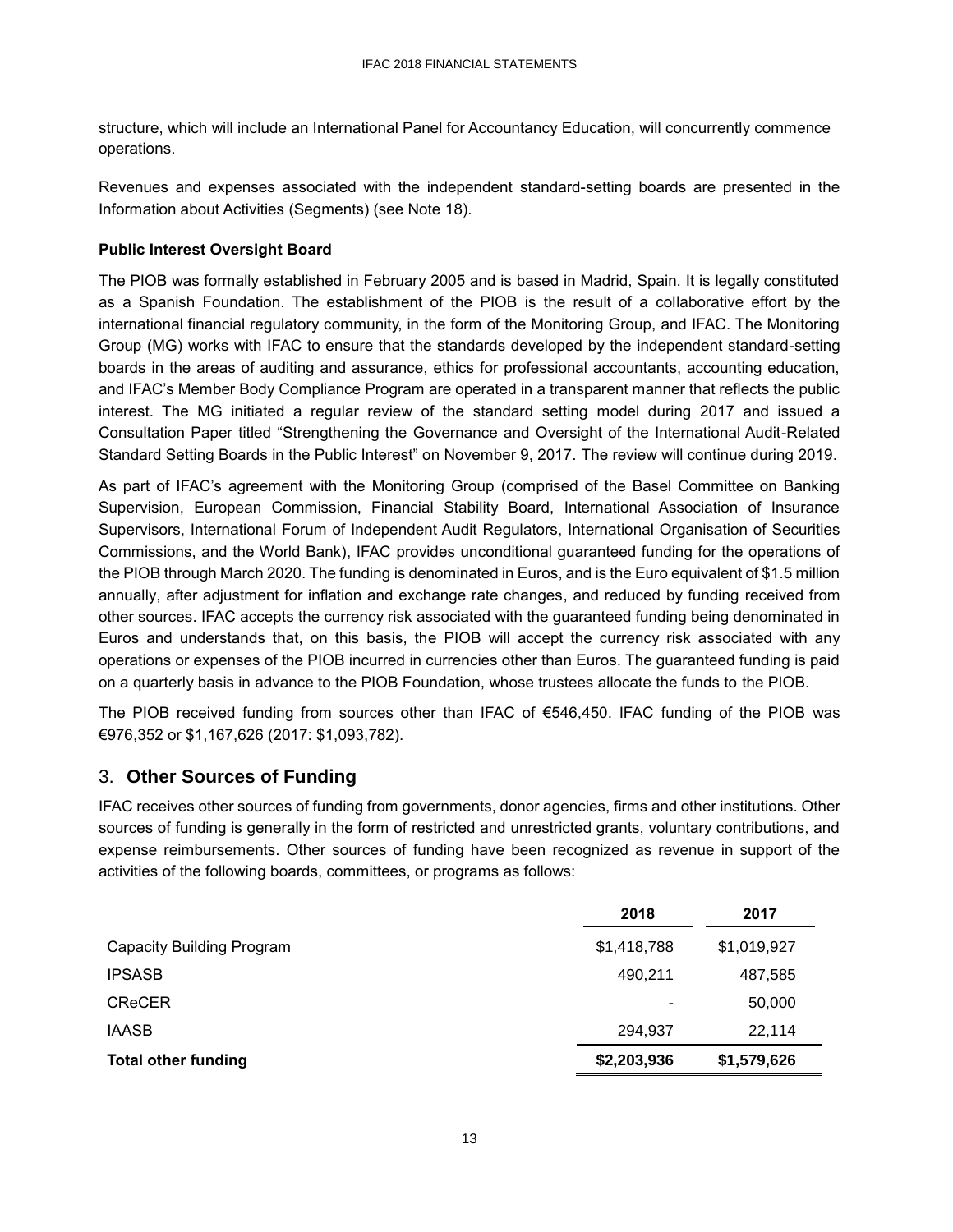As at December 31, 2018, amounts receivable from other sources of funding sources totaled \$113,730 (2017: \$78,235).

## *IFAC Capacity Building Program – DFID Agreement*

IFAC is party to an Accountable Grant Agreement (Agreement) with the UK Department for International Development (DFID) to fund the IFAC Capacity Building Program (Program). The Program was created and designed to develop the accountancy profession in emerging economies. Under the Agreement, DFID is providing a British Pound denominated grant (Grant) in an amount not to exceed £4,935,000 over a seven year period, ranging from July 1, 2014 through June 30, 2021. The Grant contains conditions that restrict spending of Grant funds to costs directly associated with the Program. DFID, at its sole discretion, can modify or terminate the Agreement with three months written notice.

DFID provides quarterly funding in advance based on IFAC's projected expenditure. Total funding is inclusive of a management fee of £500,000 paid to IFAC to manage the Program, which includes diagnostic preparation and validation, project mobilization, project launch, and administration. The management fee is paid by DFID and recognized by IFAC in quarterly installments over the term of the Agreement. Total revenue recognized under the Agreement is as follows:

|                            | 2018        | 2017        |
|----------------------------|-------------|-------------|
| Program and Implementation | \$1,324,508 | \$926,704   |
| <b>Management Fees</b>     | 94.280      | 93,223      |
|                            | \$1,418,788 | \$1,019,927 |

As at December 31, 2018, IFAC recognized a liability of \$467,350 (2017: \$775,980) with respect to deferred revenue of Program services being performed under the Agreement (Note 8).

#### *IPSASB*

The IPSASB received other sources of funding from the Canadian government, New Zealand government, Asian Development Bank, and CPA Canada.

#### *IAASB*

During 2017, IFAC entered into a grant agreement in the amount of \$466,120 with the World Business Council for Sustainable Development (WBCSD Agreement). The grant contains conditions that restrict spending of grant funds to costs directly associated with the underlying grant activities. The statement of work as stipulated in the WBCSD Agreement commenced in December 2017, and is expected to continue through early 2019. IFAC recognized revenue from this grant in the amount of \$294,937 (2017: \$22,114) for the year ended December 31, 2018. As at December 31, 2018, IFAC also recognized a liability of \$149,049 (2017:\$151,004) with respect to deferred revenue for services being performed under the WBCSD Agreement (Note 8).

#### CReCER

In 2018, IFAC received funding totaling \$nil (2017: \$50,000, from the Global Public Policy Committee in support of the CReCER program).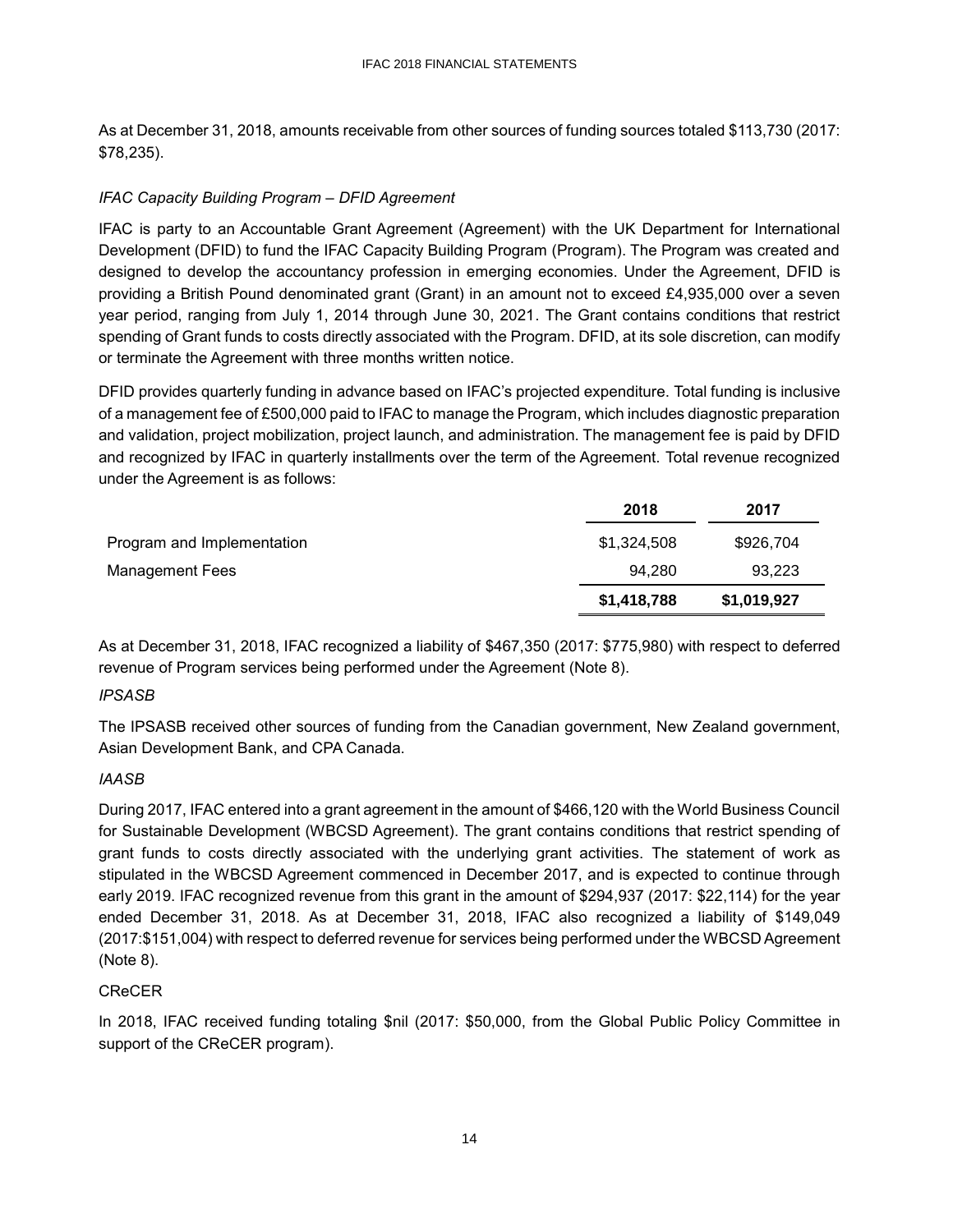## 4. **Employee Costs**

Employee costs include compensation, related payroll taxes, employee benefits, and other employee related expenses as follows:

|                               | 2018         | 2017         |
|-------------------------------|--------------|--------------|
| Compensation costs            | \$14,586,893 | \$13,717,611 |
| Payroll taxes and benefits    | 2,825,544    | 2,616,404    |
| Retirement benefits (Note 10) | 1,098,846    | 1,029,729    |
| Temporary staff               | 170.434      | 92,202       |
| Other                         | 324,878      | 369,000      |
| <b>Total Employee Costs</b>   | \$19,006,594 | \$17,824,946 |

Included in compensation costs are the following employee entitlements:

|                                | 2018        | 2017        |
|--------------------------------|-------------|-------------|
| Performance based remuneration | \$1,682,797 | \$1.760.100 |
| Accrued paid time off          | 538.535     | 716.694     |
| Total employee entitlements    | \$2,221,332 | \$2,476,794 |

## 5. **Consultants**

|                                                         | 2018        | 2017        |
|---------------------------------------------------------|-------------|-------------|
| Consultants - standards development                     | \$2,112,905 | \$1,847,216 |
| Partner organizations / consultants - DFID (see note 3) | 1,348,853   | 1,006,805   |
| Consultants - other                                     | 654.532     | 294.077     |
| <b>Total Consultants</b>                                | \$4,116,290 | \$3,148,098 |

## 6. **Receivables from IFAC Members**

|                                  | 2018     | 2017     |
|----------------------------------|----------|----------|
| Membership dues receivable       | \$54,900 | \$55,200 |
| Allowance for uncollectible dues | (54.900) | (55.200) |
| Net dues/assessment receivable   | Տ.       | Տ -      |

In 2018, adjustments and discounts to membership dues amounted to \$140,000 (2017: \$151,900).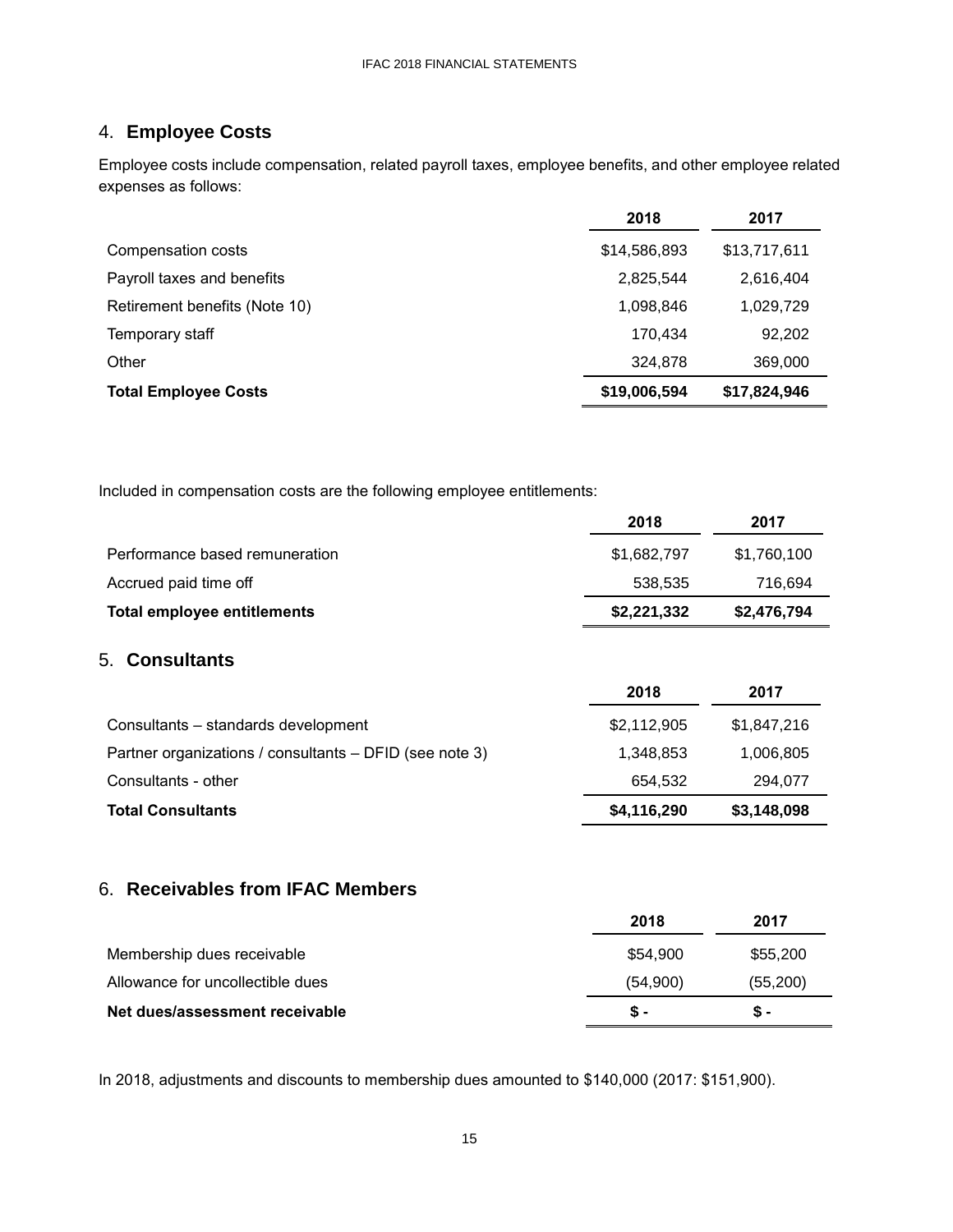## 7. **Property and Equipment**

|                               | <b>Office Equipment</b> |            | <b>Furniture &amp; Fittings</b> |            | <b>Leasehold Alterations</b> |                          | <b>Total</b> |             |
|-------------------------------|-------------------------|------------|---------------------------------|------------|------------------------------|--------------------------|--------------|-------------|
|                               | 2018                    | 2017       | 2018                            | 2017       | 2018                         | 2017                     | 2018         | 2017        |
| Opening net<br>carrying value | \$403,988               | \$210,732  | \$120,008                       | \$219,062  | \$1,747,821                  | \$1,911,815              | \$2,271,818  | \$2,341,609 |
| Additions                     | 138.805                 | 420.158    | 18,762                          | 3,852      | 42,529                       | 37.485                   | 200.096      | 461,495     |
| <b>Disposals</b>              |                         |            |                                 |            |                              | $\overline{\phantom{a}}$ |              |             |
| Depreciation                  | (234, 643)              | (226, 901) | (107, 278)                      | (102, 906) | (220,642)                    | (201, 479)               | (562, 563)   | (531, 286)  |
| Closing net<br>carrying value | \$308,150               | \$403,989  | \$31,492                        | \$120,008  | \$1,569,708                  | \$1,747,821              | \$1,909,349  | \$2,271,818 |

|                             | <b>Office Equipment</b> |             | <b>Furniture &amp; Fittings</b> |            | Leasehold Alterations |               | <b>Total</b> |             |
|-----------------------------|-------------------------|-------------|---------------------------------|------------|-----------------------|---------------|--------------|-------------|
|                             | 2018                    | 2017        | 2018                            | 2017       | 2018                  | 2017          | 2018         | 2017        |
| Cost                        | \$1,596,748             | \$1,457,942 | \$748,400                       | \$729.638  | \$2,989,106           | \$2,946,578   | \$5,334,254  | \$5,134,159 |
| Accumulated<br>depreciation | (1,288,597)             | (1,053,953) | (716,908)                       | (609, 630) | (1,419,399)           | (1, 198, 757) | (3,424,904)  | (2,862,341) |
| Net carrying<br>value       | \$308,150               | \$403.989   | \$31,492                        | \$120,008  | \$1,569,707           | \$1,747,821   | \$1,909,349  | \$2,271,818 |

## 8. **Deferred Revenue**

Deferred revenue consists primarily of grant proceeds received in advance of work performed. The following table summarizes deferred revenue as at December 31, 2018 and 2017:

|                               | 2018      | 2017      |
|-------------------------------|-----------|-----------|
| DFID grant                    | \$467,350 | \$775,980 |
| WBCSD grant                   | 149,049   | 151,004   |
| World Congress - 2022         |           | 40,000    |
| Member dues                   | 17,561    | 21,990    |
| Membership application fees   |           | 2,500     |
| <b>Total Deferred Revenue</b> | \$633,960 | \$991,474 |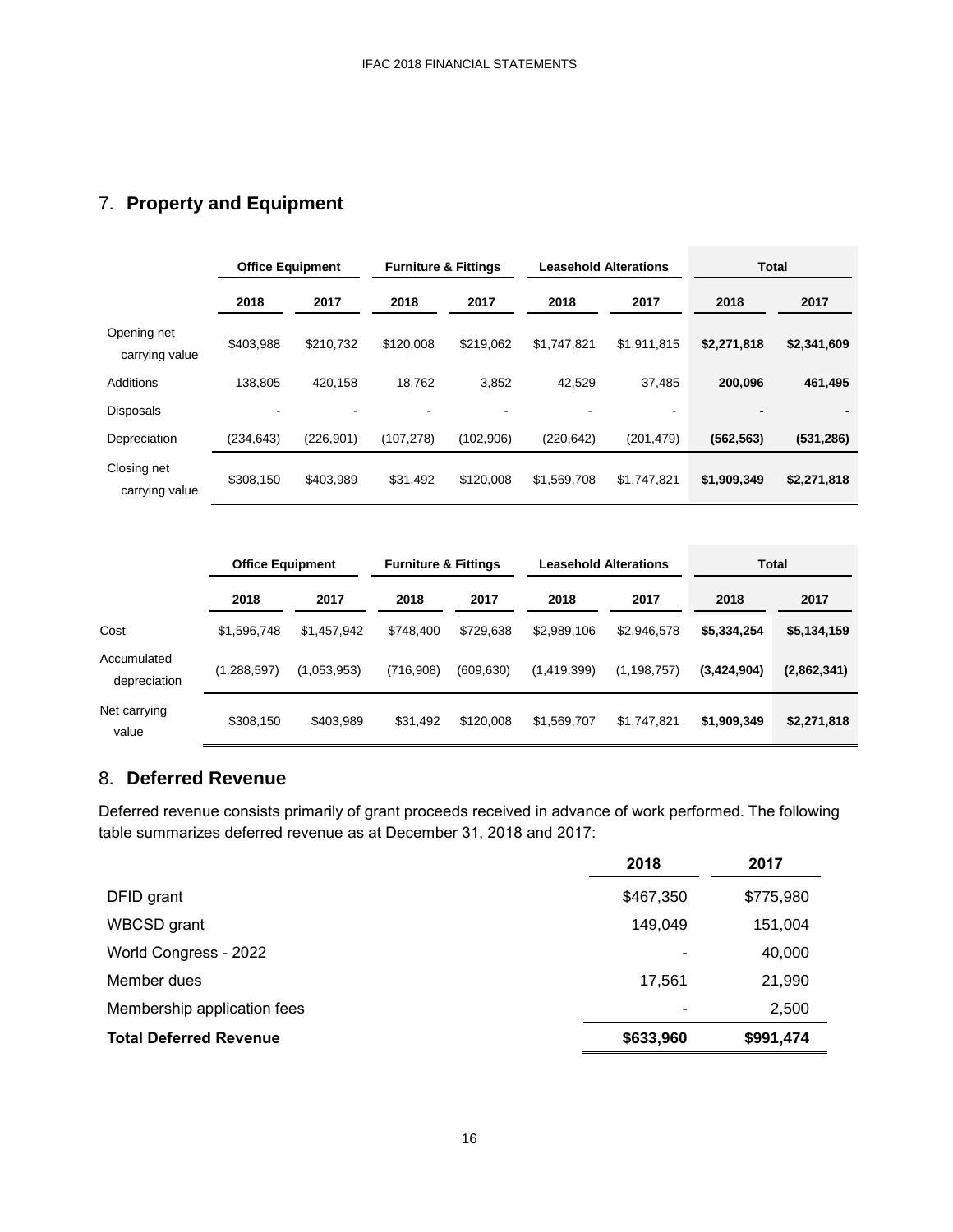## 9. **Operating Lease Obligations**

IFAC leases office space in New York and Toronto under long-term non-cancelable operating lease agreements, expiring through October 2027. The lease arrangements have varying terms, which may include increases in future minimum annual rent payments based on inflation or other criteria as defined in the agreements. In addition, IFAC leases certain office equipment under contractual arrangements.

Future minimum lease obligations on non-cancelable operating leases are payable as follows:

|                                                   | 2018         | 2017         |
|---------------------------------------------------|--------------|--------------|
| Not later than one year                           | \$1,235,619  | \$1,315,269  |
| Later than one year and not later than five years | 6,445,813    | 6,342,163    |
| Later than five years                             | 3,851,013    | 5,210,194    |
| <b>Total operating lease obligations</b>          | \$11,532,444 | \$12,867,626 |

Operating lease payments recognized as expense for the year ended December 31, 2018 totaled \$1,126,693 (2017: \$1,153,167).

Deferred rent as at December 31, 2018 totaled \$1,928,509 (2017: \$2,095,833). See Statement of Accounting Policies (G) Operating Leases for further detail.

The security deposit for office space in New York is in the form of a letter of credit in the amount of \$514,841 (2017: \$514,841), which is collateralized by a certificate of deposit. The security deposit for the office at 277 Wellington St West, Toronto is in the form of cash of \$8,646 (2017: \$8,646). The security deposits are included in advances and deposits in the statement of financial position.

## 10. **Retirement Benefit Plans**

#### **Defined contribution plan**

IFAC operates a defined contribution plan for all employees based in the United States. IFAC makes a discretionary contribution to the defined contribution plan of 6% of each employee's base salary, up to a maximum base salary amount. This contribution is subject to a vesting schedule, with benefits fully vesting after five years of service. Employees may also elect to contribute an additional amount from their salary up to the maximum prescribed under the United States Internal Revenue Code. These contributions attract a discretionary 35% employer match, and both the employee and employer contributions vest immediately. The Plan is administered by Fidelity Management Trust Company. Matching contributions recognized as an expense totaled \$911,382 (2017: \$822,896).

In the case of full-time employees based in Canada, IFAC contributes an amount equal to 7% of their annual base salary or the maximum annual amount established under relevant Canadian legislation, whichever is less, to a registered Retirement Savings Plan in the name of each individual employee. For 2018, the contributions recognized as an expense totaled \$76,705 (2017: \$88,005).

These expenses are included in employee costs in the statement of financial performance (see Note 4).

## **Defined benefit plan**

*Plan Description*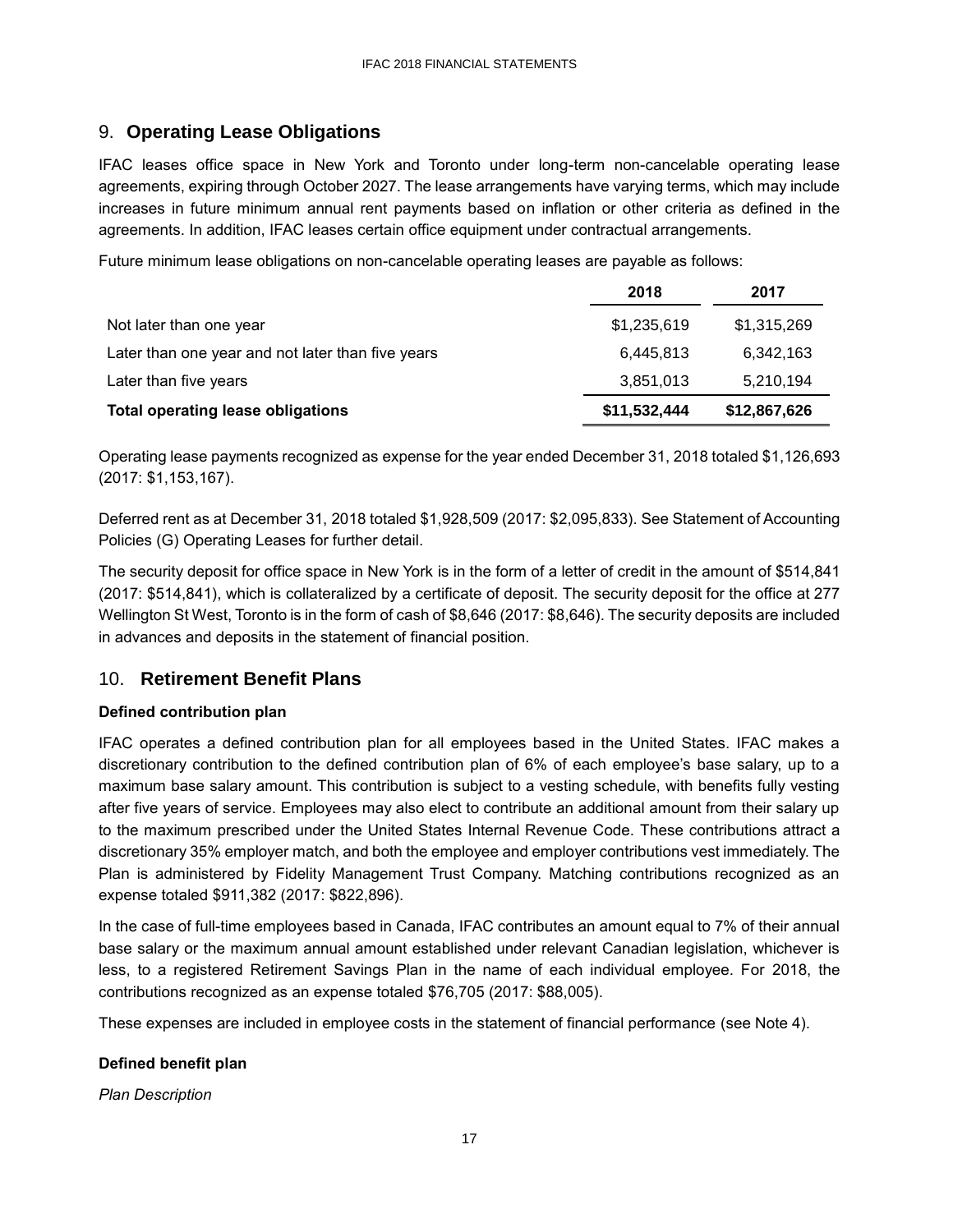IFAC is one of three sponsoring employers that participate in the multiple employer defined benefit pension plan of the AICPA. The Plan is a noncontributory defined benefit pension plan that was available to eligible employees through January 30, 2013. Effective January 31, 2013, IFAC froze participation in the Plan, and benefits for participants were frozen as of the effective date. Participants in the Plan at the effective date who had not yet fully vested continue to accrue service for vesting purposes only. Employees hired after the effective date do not participate in the Plan. IFAC makes periodic contributions to the Plan as determined by an actuary. Pension benefits earned are generally based on years of service and final compensation during active employment.

The complete discretionary authority to control and manage the operation, administration and interpretation of the Plan rests with the Pension Committee. The members of the Pension Committee are designated by the Board of Directors of the AICPA.

#### *Risks Associated with Defined Benefit Plans*

The Plan is exposed to a number of risks as follows:

- I. *Asset Volatility:* Unfavorable developments in capital markets, especially of equity prices and fixedinterest securities, could reduce that fair value. In addition, the Plan liabilities are calculated using a discount rate set with reference to corporate bond yields; if plan assets underperform this yield, this will create a deficit. The Pension Committee adopted an asset allocation strategy, which is intended to reduce volatility with the Plan's funded status as the funded status improves over time. As the Plan's funded status improves, the Pension Committee will increase the target allocation of the Plan's assets in fixed income investments and decrease the overall target allocation of the Plan's assets in equity and other types of investments. The diversification of fund assets, the engagement of asset managers using quantitative and qualitative analyses, and the continual monitoring of performance and risk help to reduce risk associated with asset volatility.
- II. *Bond Yields*: A decrease in corporate bond yields will increase plan liabilities, although this will be partially offset by an increase in the value of the plans' bond holdings.
- III. *Life expectancy*: The majority of the Plans' obligations are to provide benefits for the life of the participant, so increases in life expectancy will result in an increase in the plans' liabilities. A primary objective of the Plan's investment policy is to match assets to the pension obligations by investing in long-term fixed interest securities with maturities that match the benefit payments as they fall due. See the *Composition of Assets* section below for additional information on the Plan's investment strategy.

Because the Plan is frozen, expected long-term wage and salary increases do not have an impact on the amount of the obligation.

#### *Reconciliation of the Net Obligation of the Defined Benefit Plan*

Effective January 1, 2017, IFAC adopted the provisions of IPSAS 39, *Employee Benefits*, on a retrospective basis. The following tables present the change in present value of the defined benefit pension obligation and change in the fair value of plan assets for the twelve-month periods ending December 31, 2018 and 2017.

| <b>Present Value of Defined Benefit Obligation:</b> | 2018        | 2017        |
|-----------------------------------------------------|-------------|-------------|
| Opening balance                                     | \$6.794.678 | \$6,086,853 |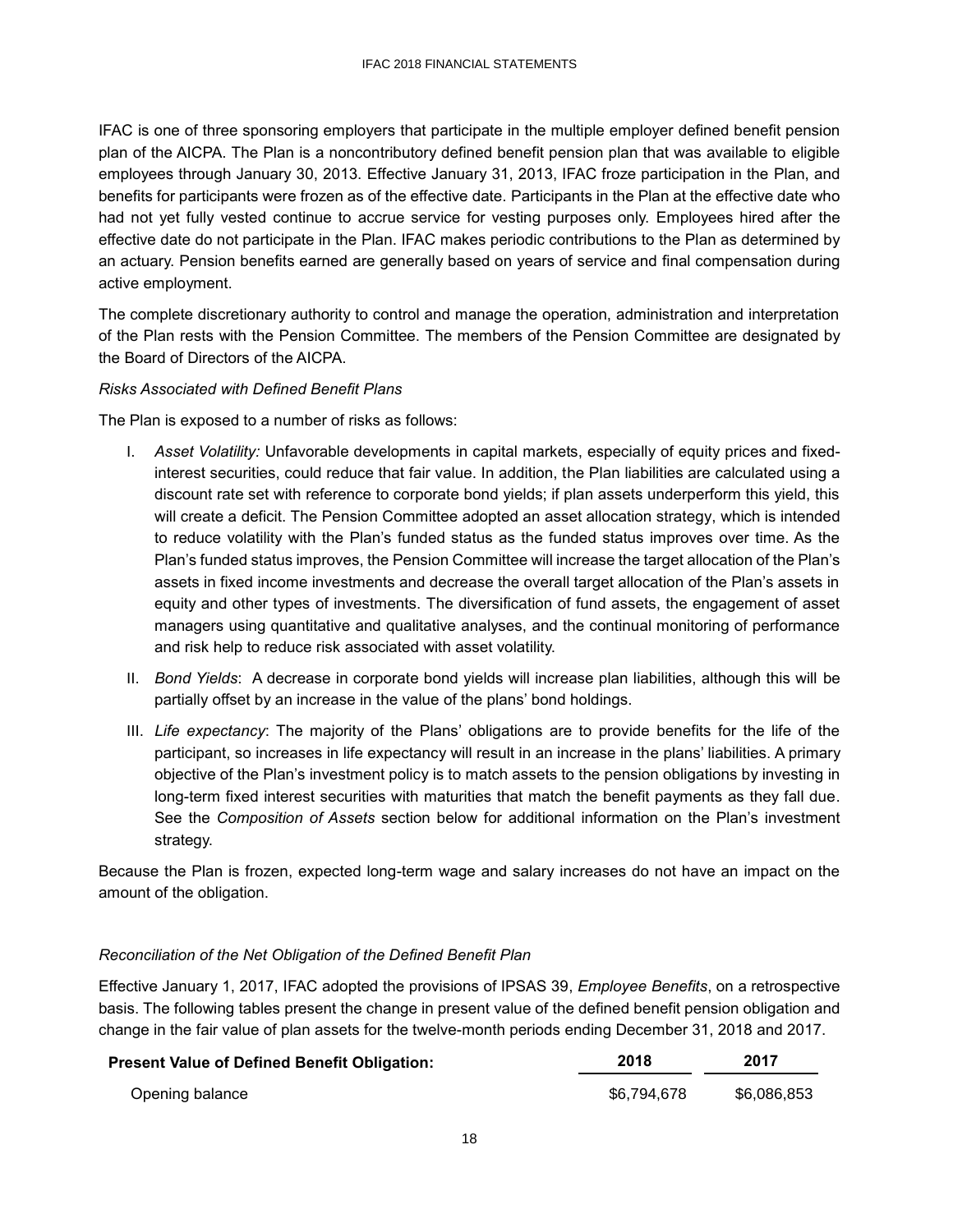#### IFAC 2018 FINANCIAL STATEMENTS

| <b>Present Value of Defined Benefit Obligation:</b> | 2018        | 2017        |
|-----------------------------------------------------|-------------|-------------|
| Interest cost                                       | 250,076     | 262,303     |
| Benefits paid                                       | (254, 304)  | (254, 304)  |
| Actuarial (gain) / loss on obligation               | (617,004)   | 699,826     |
| <b>Closing balance</b>                              | \$6,173,446 | \$6,794,678 |
| <b>Fair Value of Defined Benefit Plan Assets:</b>   | 2018        | 2017        |
| Opening balance                                     | \$3,694,156 | \$3,380,464 |
| Expected return on plan assets                      | 139,318     | 143,721     |
| Contributions by employer                           | 146,948     | 69,387      |
| Benefits paid                                       | (254, 304)  | (254, 304)  |
| Actuarial gain on plan assets                       | 164,710     | 354,888     |
| <b>Closing balance</b>                              | \$3,890,828 | \$3,694,156 |

The following tables present the funded status of the plan as at December 31, 2018 and 2017, which is recognized as an asset (liability) in the statement of financial position, and the change in actuarial (gains) losses for the periods ending December 31, 2018 and 2017, which is recognized directly in the statement of Net Assets/Equity:

| <b>Funded Status:</b>                       | 2018          | 2017          |
|---------------------------------------------|---------------|---------------|
| Present value of defined benefit obligation | \$(6,173,446) | \$(6,794,678) |
| Fair value of plan assets                   | 3,890,828     | 3,694,156     |
| <b>Accrued pension obligation</b>           | \$(2,282,618) | \$(3,100,522) |
|                                             |               |               |
| <b>Change in Actuarial (Gain) Loss:</b>     | 2018          | 2017          |
| Net (Gain) loss for the period - Obligation | \$(617,004)   | \$699,826     |
| Net (Gain) loss for the period - Asset      | (164, 710)    | (354, 888)    |
| <b>Change in Net Assets/Equity</b>          | \$(781,714)   | \$344,938     |

## *Pension Cost*

The components of pension cost included in the statement of financial performance for the twelve month periods ending December 31, 2018 and 2017 are as follows:

| <b>Pension Cost:</b> | 2018      | 2017      |
|----------------------|-----------|-----------|
| Interest cost        | \$250,076 | \$262,303 |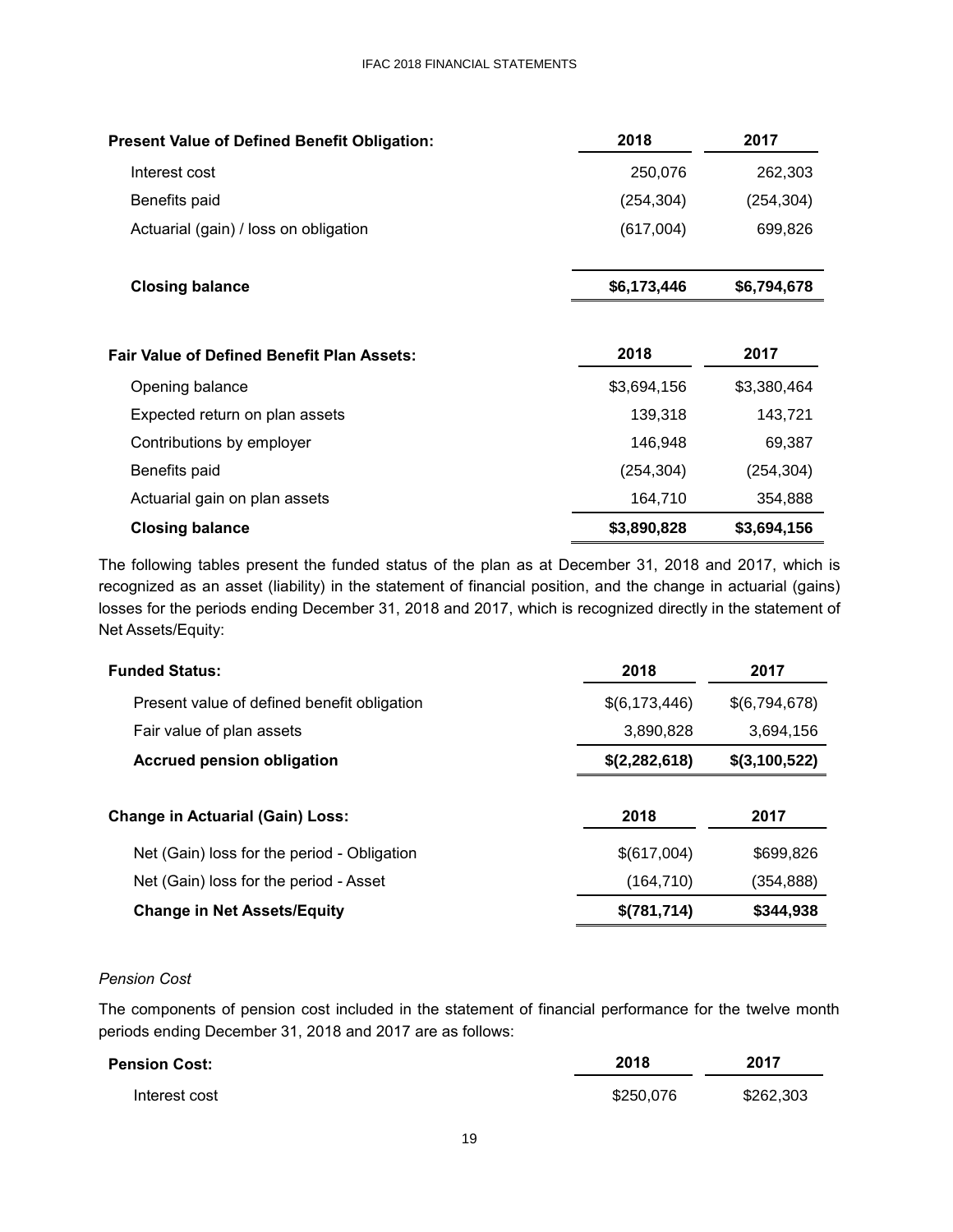#### IFAC 2018 FINANCIAL STATEMENTS

| <b>Pension Cost:</b>           | 2018      | 2017      |
|--------------------------------|-----------|-----------|
| Expected return on plan assets | (139.318) | (143.721) |
| Net periodic pension expense   | \$110.758 | \$118,582 |

#### *Composition of Plan Assets*

The composition of the Plan assets as at December 31, 2018 and 2017 is depicted below, and is presented separately for assets recognized at fair value based on quoted market prices in active markets for identical investments ("Quoted Market Prices") and those where fair value is based on significant other observable inputs ("Un-Quoted Market Prices"):

|                            | 2018                              |                                      |             |                            |                                      |             |
|----------------------------|-----------------------------------|--------------------------------------|-------------|----------------------------|--------------------------------------|-------------|
| <b>Equity Securities:</b>  | Quoted<br>Market<br><b>Prices</b> | Un-Quoted<br>Market<br><b>Prices</b> | Total       | Quoted<br>Market<br>Prices | Un-Quoted<br>Market<br><b>Prices</b> | Total       |
| U.S. Government securities | \$1,245,065                       | \$ -                                 | \$1,245,065 | \$63,980                   | $$ -$                                | \$63,980    |
| U.S. Government bonds      | $\overline{ }$                    |                                      |             | 280,956                    |                                      | 280,956     |
| Corporate bonds            | 2,645,763                         |                                      | 2,645,763   | 1,227,061                  |                                      | 1,227,061   |
| Mutual funds - U.S.        | $\overline{\phantom{0}}$          |                                      |             | 822,270                    |                                      | 822,270     |
| Mutual funds - non U.S.    |                                   |                                      |             |                            | 369,401                              | 369,401     |
| Foreign bonds              |                                   |                                      |             | $\overline{\phantom{0}}$   | 236,093                              | 236,093     |
| Municipal bonds            |                                   |                                      |             |                            | 5,832                                | 5,832       |
| Comingled pool             |                                   |                                      |             |                            | 688,563                              | 688,563     |
| Fair value of plan assets  | \$3,890,828                       | \$-                                  | \$3,890,828 | \$2,394,267                | \$1,299,889                          | \$3,694,156 |

Plan assets and income derived from Plan assets are used solely to pay pension benefits and to administer the Plan. The Plan's investment strategy is to provide for growth of capital with a moderate level of volatility. The expected long-term rate of return for the Plan's assets is based on the expected return of each of the asset categories, weighted based on the median of the target allocation for the class. All investments are chosen with skill, prudence and due diligence with the assistance of an investment consultant.

Performance of each investment manager is reviewed quarterly and interviews of each investment manager are generally conducted within a two-year cycle by an investments committee comprised of AICPA members with investment industry experience. Investment risk is managed in several ways, including, but not limited to, the creation of a diversified portfolio across multiple asset classes and geographic regions.

Fixed income investments include securities issued or guaranteed by the U.S. Government, its agencies or government-sponsored enterprises, mutual funds, as well as corporate bonds from diversified industries and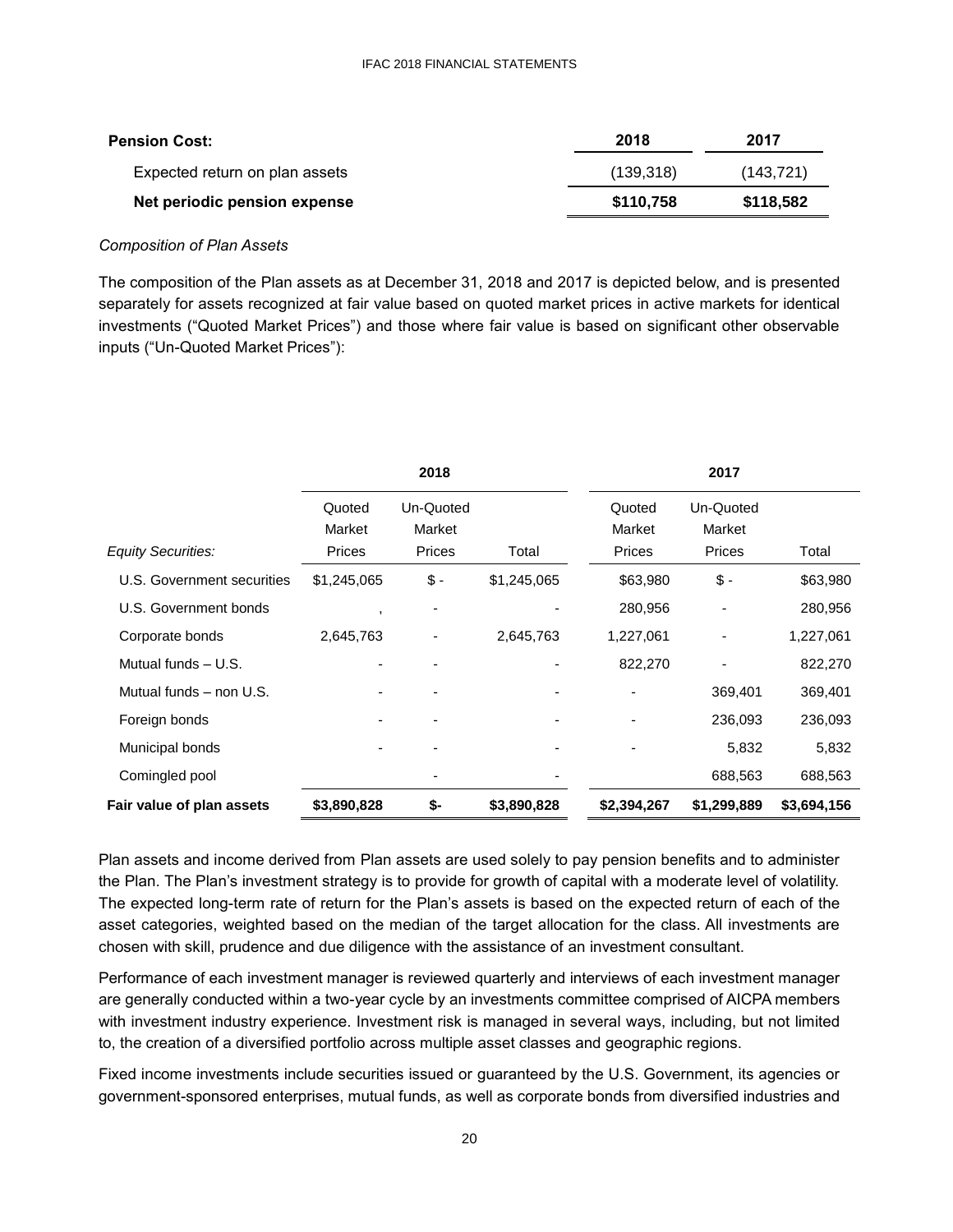mortgage backed and asset-backed securities. Equity investments include investments of large-cap, mid-cap and small-cap companies located in the United States as well as investments of non-United States based companies. Other types of investments include an investment in a limited partnership that holds positions in non-United States based companies.

IFAC does not issue debt securities or net assets/equity securities, nor does it occupy property, or use assets owned by the plan.

#### *Measurement Assumptions*

The measurement date is December 31 for the Plan's defined benefit pension obligation and plan assets, and January 1 for the Plan's net periodic pension cost. The principle actuarial assumptions used to calculate the defined benefit obligation as at December 31, 2018 and 2017 are as follows:

|                                                      | 2018  | 2017  |
|------------------------------------------------------|-------|-------|
| Discount rates                                       | 4.40% | 3.75% |
| Expected rates of return on plan assets              | 3.75% | 4.40% |
| Expected increase in social security wage base       | N/A   | N/A   |
| Expected increase in compensation and benefit limits | N/A   | N/A   |
| Expected rates of salary increases                   | N/A   | N/A   |

IFAC uses a yield curve methodology to determine the discount rate. This methodology uses a weighted average yield to determine the Plan's discount rate by forecasting the Plan's expected benefit payments by year. The actuarial computation of the defined benefit obligation is based on interest rates that reflect the time value of money. For purposes of determining the time value of money, the rate on high quality corporate bonds is used. The future stream of benefit payments that corresponds to the defined benefit obligation is first determined; then the present value of this payout stream is calculated using both the Aon Hewitt AA Above Median yield curve and the Citigroup Above Median yield curve. A single rate of interest that is equivalent to each yield curve is determined, and these two rates are averaged to determine the discount rate, with the average rounded to the nearest multiple of five basis points.

The mortality assumption at December 31, 2018 is the adjusted RP-2014 mortality table for white collar employees and healthy annuitants projected with mortality improvement scale MP-2018 on a fully generational basis. At December 31, 2017, the MP-2017 mortality improvement scale was used.

The expected return on plan assets reflects the target asset allocation, and was derived from historical asset performance and projected long-term returns.

#### *Sensitivity Analysis*

As at December 31, 2018 and 2017, an increase or decrease in the discount rate would affect the present value of the defined benefit pension obligations as follows:

| <b>Sensitivity for:</b> | 2018        | 2017        |
|-------------------------|-------------|-------------|
| Discount Rates +0.25%   | \$(230,000) | \$(279,000) |
| Discount Rates - 0.25%  | \$245,000   | \$299,000   |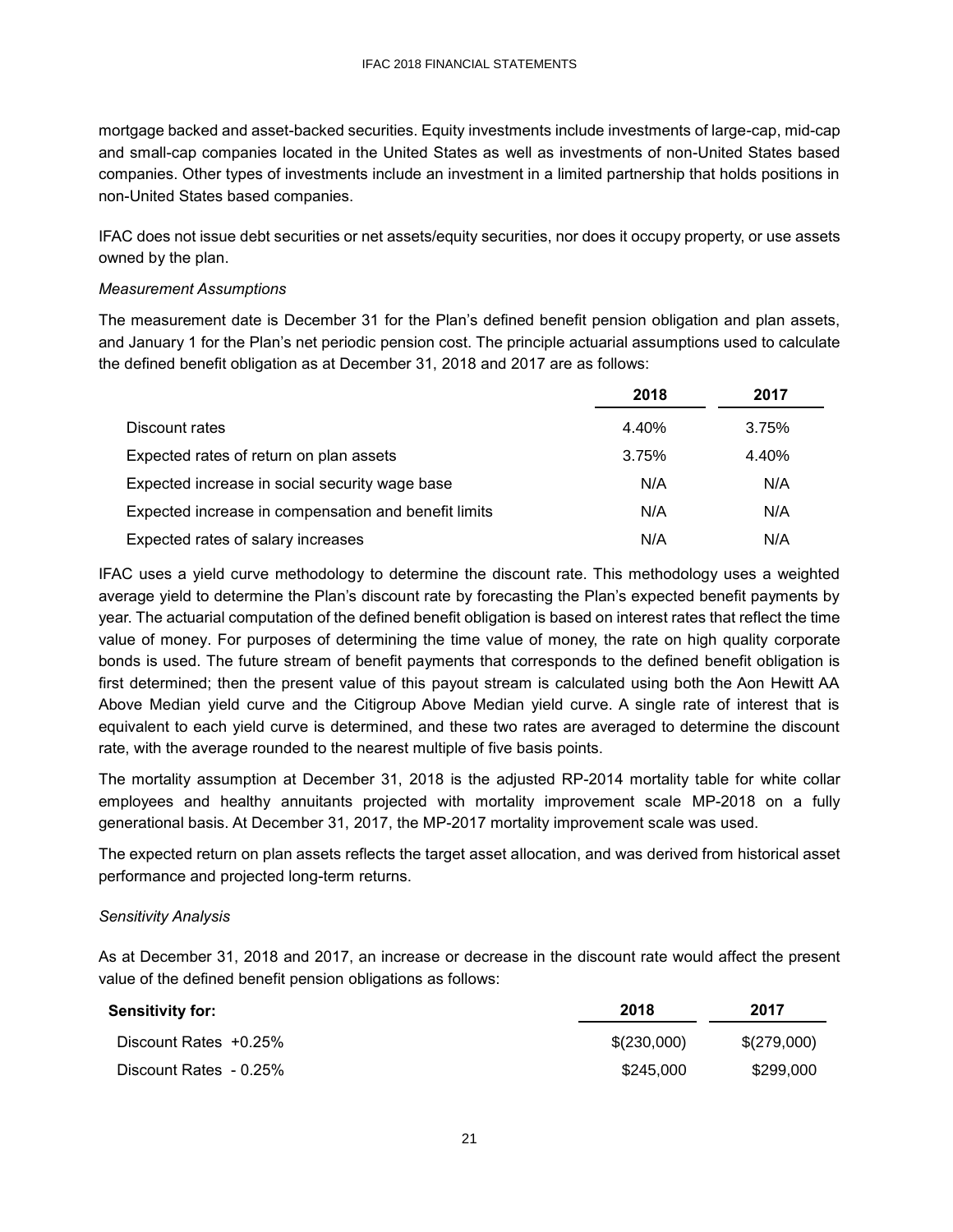The above sensitivity analyses are based on a change in an assumption while holding all other assumptions constant. In practice, this is unlikely to occur, and changes in some of the assumptions may be correlated. When calculating the sensitivity of the defined benefit obligation to significant actuarial assumptions the same method (present value of the defined benefit obligation calculated with the projected unit credit method at the end of the reporting period) has been applied as when calculating the defined benefit liability recognized in the statement of financial position. The methods and types of assumptions used in preparing the sensitivity analysis were applied consistently for both years presented.

## *Effect on Future Cash Flow*

The Plan's Funding policy is to contribute an amount sufficient to meet the minimum funding requirements under the current pension law. The minimum required contribution for both 2017 and 2018 was \$0. IFAC anticipates making a contribution of approximately \$146,948 to the Plan during 2019. The weighted average duration of the defined benefit obligation as at December 31, 2018 was 16.4 years (2017:16.4 years).

## 11. **Reconciliation of Surplus with Net Cash Inflow from Operating Activities**

|                                                     | 2018        | 2017        |
|-----------------------------------------------------|-------------|-------------|
| Surplus (Deficit) for the year                      | (\$273,446) | \$2,598,848 |
| Add/(less) non-cash items:                          |             |             |
| Depreciation and amortization                       | 562,563     | 533,484     |
| Deferred rent                                       | (167, 324)  | (73, 717)   |
| Non-cash pension (gain) loss                        | (36, 187)   | 49,196      |
| Bad debt expense                                    | 28,950      | 2,378       |
| Add/(less) movements in working capital:            |             |             |
| Membership dues receivable                          | (28,950)    | 13,622      |
| Receivables from non-exchange transactions          | (35, 495)   | 463,645     |
| Receivable from Forum of Firms                      | 220,243     | (244, 679)  |
| Other receivables                                   | (76, 218)   | 24,380      |
| Prepaid expenses                                    | 85,452      | (116, 027)  |
| Advances and deposits                               | 36,334      | 13,902      |
| Accounts payable and accrued expenses               | 212,919     | (73, 181)   |
| Employee entitlements                               | (255, 462)  | 203,924     |
| Deferred revenue                                    | (357, 514)  | 278,168     |
| Net cash inflow (outflow) from operating activities | (\$84,134)  | \$3,673,943 |

## 12. **Employee Disclosure**

As at December 31, 2018, IFAC had 81 full-time employees (2017: 78 full-time employees), and 1 part-time employee (2017: 2 part-time employees). In addition to these employees, IFAC had 9 contractors (2017: 10 contractors), and 2 secondees (2017: 2 secondees).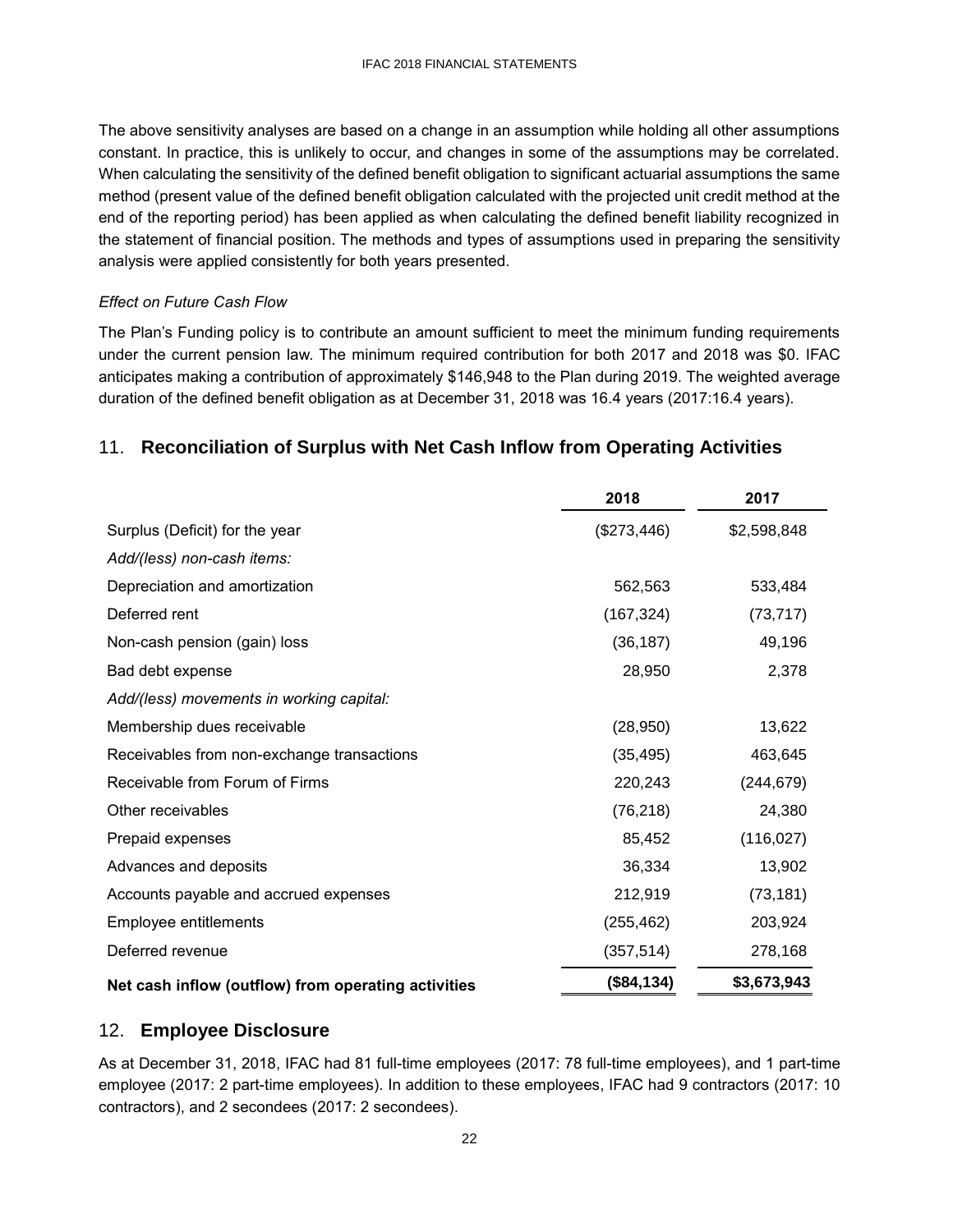The number of contractors does not include the partner organizations and independent consultants procured under the IFAC Professional Accountancy Organization Development Program and funded by the Department for International Development in the UK.

## 13. **Financial Risk Factors**

IFAC is exposed to various financial risks, including market risks (such as foreign currency exchange rate risk and interest rate risk), credit risk, and liquidity risk.

## **Liquidity risk**

Liquidity risk results from the potential inability to meet financial obligations, such as payments to suppliers or employees. IFAC manages its working capital to ensure sufficient cash resources are maintained to meet short-term liabilities. IFAC has an available line of credit with a bank (see Note 17). As at December 31, 2018 and 2017, IFAC had no borrowings outstanding under the line of credit.

## **Credit risk**

In the normal course of business, IFAC incurs credit risk from trade accounts receivable and transactions with banking institutions. IFAC manages its exposure to credit risk by:

- holding bank balances and short-term liquid investments with original maturities of three months or less with high-quality credit institutions; and
- maintaining credit control procedures over accounts receivable.

As at December 31, 2018, a total of \$7,766,727 (2017: \$7,748,751) was held with JP Morgan Chase Bank, representing 45 percent (2017: 45 percent) of the total amount of cash and cash equivalents, receivables and other current assets. The amount held by JP Morgan Chase excludes a deposit of \$514,841 (2017: \$514,841) held as collateral for the security deposit in the form of letters of credit for the office in New York City. The deposit is included in advances and deposits in the accompanying statement of financial position. As at December 31, 2018, a total of \$6,135,702 (2017: \$5,877,252) was held with Citizens Bank; representing 36 percent (2017: 34 percent) of the total amount of cash and cash equivalents, receivables, and other current assets.

IFAC does not require any other collateral or security to support financial instruments and other receivables it holds due to the low risk associated with the realization of these instruments.

The maximum exposure at December 31, 2018 is equal to the total amount of cash and cash equivalents, and receivables disclosed in the statement of financial position. Receivables considered uncollectible have been adequately provided for.

For the year ended December 31, 2018, one IFAC member accounted for 8.3 percent of total revenue (2017: 8.7 percent). There were no amounts due from this member as at December 31, 2018 and 2017.

## **Currency risk**

IFAC holds separate bank accounts in Australian dollars, Canadian dollars, British Pounds, and Euros. IFAC incurs currency risk as a result of the translation of foreign currency balances held in these bank accounts to United States dollars at the reporting date. IFAC actively monitors its foreign currency requirements and related exposures to minimize risks associated with holding currencies in these accounts. Foreign currency transactions are translated to United States currency at exchange rates at the date of the transactions.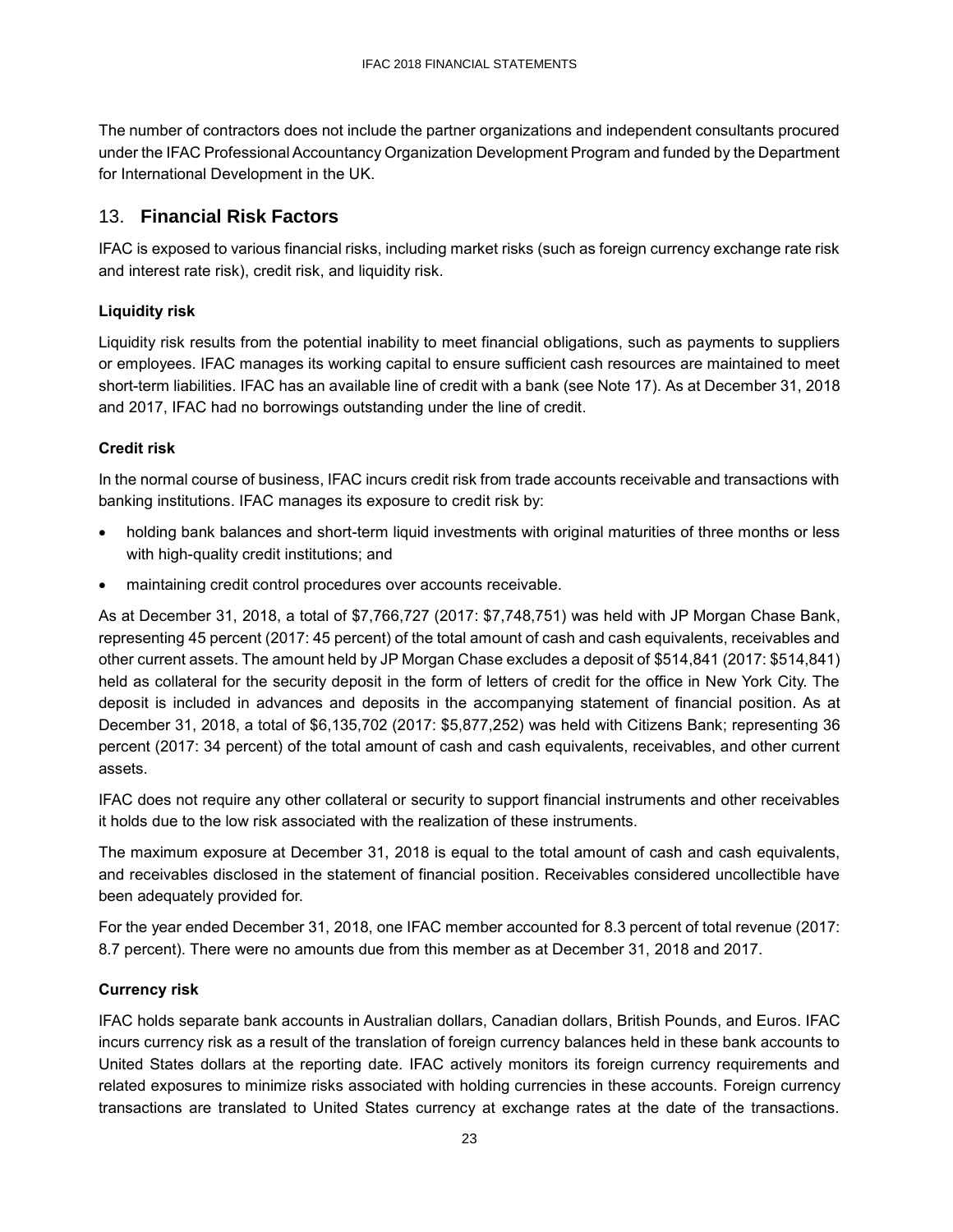Foreign exchange gains and losses included in the accompanying statement of financial performance consist of both realized and unrealized gains and losses as follows:

|                             | 2018      | 2017      |
|-----------------------------|-----------|-----------|
| Realized gain               | \$110,885 | \$19,034  |
| Unrealized gain             |           | 533,887   |
| Total foreign exchange gain | \$110,885 | \$552,921 |
|                             |           |           |
| Realized loss               | \$80,998  | \$259,182 |
| Unrealized loss             | 385,511   |           |
| Total foreign exchange loss | \$466,509 | \$259,182 |

#### **Fair values**

As at December 31, 2018 (and 2017), the carrying amounts for all financial instruments held by IFAC approximate their fair values.

#### **Restrictions on the use of cash and cash equivalents**

There are no restrictions on the use of cash or cash equivalents.

## 14. **Related Parties**

#### **Council**

Ultimate governance of IFAC rests with the IFAC Council, which comprises one representative from each IFAC member. The Council meets at least once per year and is responsible for deciding constitutional and strategic matters and electing the Board. Positions on the Council are voluntary and there is no honorarium paid for any position held.

#### **Board**

The IFAC Board is comprised of members from various countries who, as representatives of the worldwide accountancy profession, have signed a declaration to act with integrity and in the public interest. The Board is comprised of the President, Deputy President, and twenty-one other individuals nominated by IFAC members. Board members are elected for up to two three-year terms and are responsible for setting policy and overseeing IFAC operations, the implementation of initiatives, and the allocation of resources to and overseeing the activities of the various boards and committees. During 2018, the Board held four physical meetings (2017: four), and five electronic consultations (2017: two). Positions on the Board are voluntary and there is no honorarium paid for any position held.

#### **Senior management**

As at December 31, 2018, senior management (key management personnel) includes the Chief Executive Officers, three Executive Directors, one Managing Director, and eight Directors (2017: Chief Executive Officer, three Executive Directors, one Managing Director, and eight Directors) who are responsible for operating the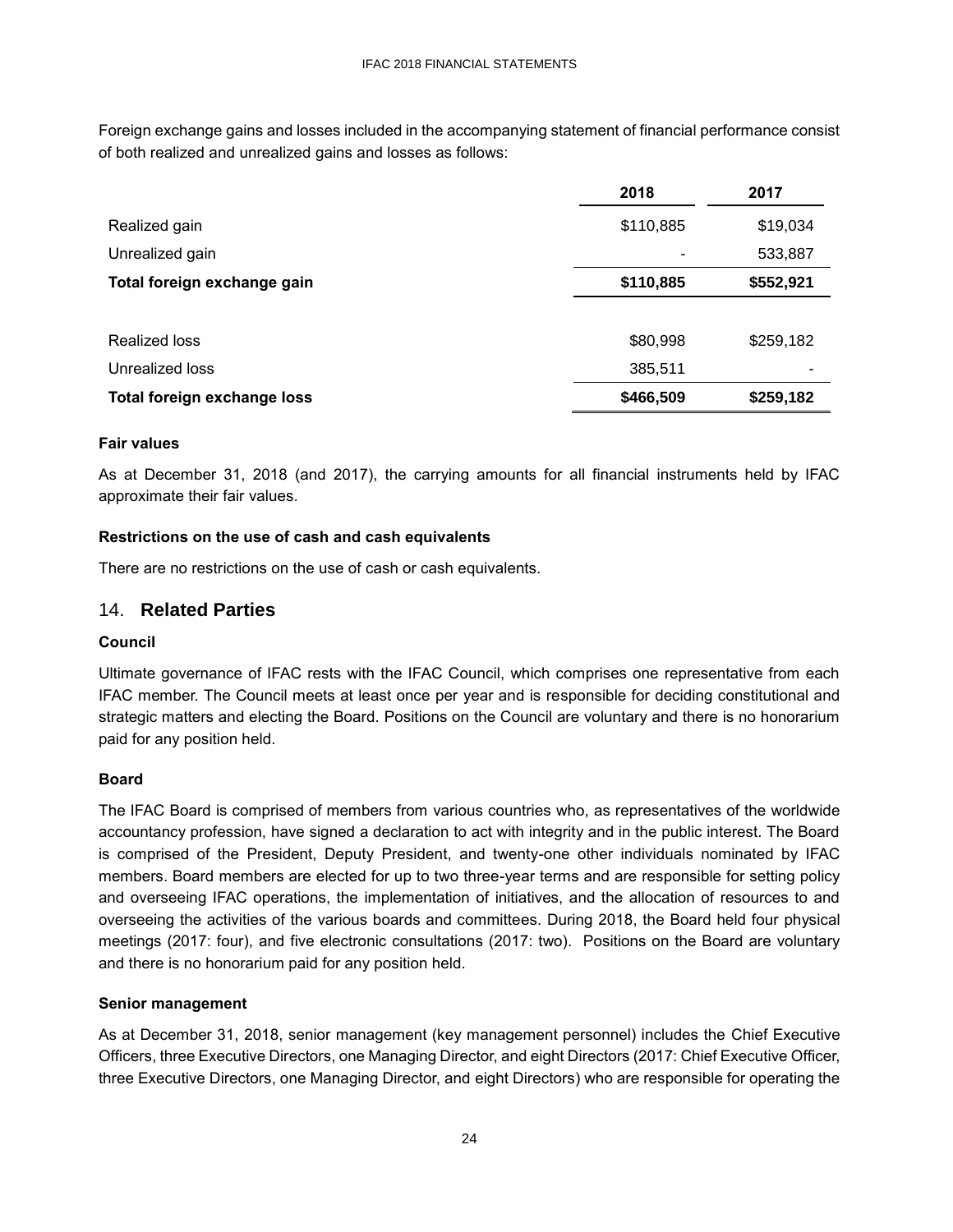various activities of the organization. These positions are remunerated by the organization. The aggregate remuneration of key management personnel was \$6,294,839 (2017: \$5,286,051).

## **IFAC representatives**

IFAC reimburses the travel and other incidental expenses incurred by the IFAC President while representing IFAC. On occasion, other volunteers, including other board members, are required to represent IFAC in a variety of capacities. When this is the case, IFAC may reimburse these individuals for travel and other incidental expenses on an actual basis as per IFAC policies. The nominating organization of a Board member may receive a subsidy for travel and other incidental expenses incurred by its nominee if the organization qualifies for the IFAC Travel Support Program. These payments are not remuneration payments and occur in the normal course of business.

## **IFAC member organizations**

The transactions between IFAC and its member organizations occur in the normal course of business. Member organizations provide annual financial contributions (dues) to IFAC as determined by the IFAC Board in accordance with the basis of assessment approved by the IFAC Council. In addition, IFAC has agreements with some of its member organizations for the reproduction or translation and reproduction of the IFAC publications.

## **Forum of Firms**

The Forum of Firms provides an annual financial contribution (dues) to IFAC for an agreed amount and full reimbursement for Transnational Auditors Committee related expenses (see Note 15).

## **Employee Advances and Deposits**

As part of employee relocation packages, IFAC may offer to provide employees guarantees or deposits to secure rented residences. These amounts are included in advances and deposits in the accompanying statement of financial position. Advances and security deposits are repaid voluntarily or upon termination or relocation of the respective employees. As at December 31, 2018, the balance outstanding of employee advances and deposits was \$61,520 (2017: \$97,854).

## 15. **Forum of Firms**

The objective of the Forum of Firms and its relationship with IFAC are established by the Forum's Constitution. The Forum is legally registered in Geneva, Switzerland under the Swiss Civil Code.

The executive committee of the Forum of Firms is the Transnational Auditors Committee, which by way of the Constitution is also a committee of IFAC. The Transnational Auditors Committee is the operational body of the Forum and has executive authority over the activities of the Forum. The Transnational Auditors Committee is currently staffed by two IFAC employees, each of whom spends part of their time on Transnational Auditors Committee business. The members of the Transnational Auditors Committee are selected by the Forum and are approved by the IFAC Nominating Committee and the IFAC Board.

For 2018, IFAC recognized revenues from the Forum of Firms for amounts invoiced for the annually agreed contribution (dues) of \$11,604,749 (2017: \$11,604,750), and for expenses incurred by the Transnational Auditors Committee totaling \$616,294 (2017: \$652,180). These amounts are due to IFAC on a quarterly in arrears basis.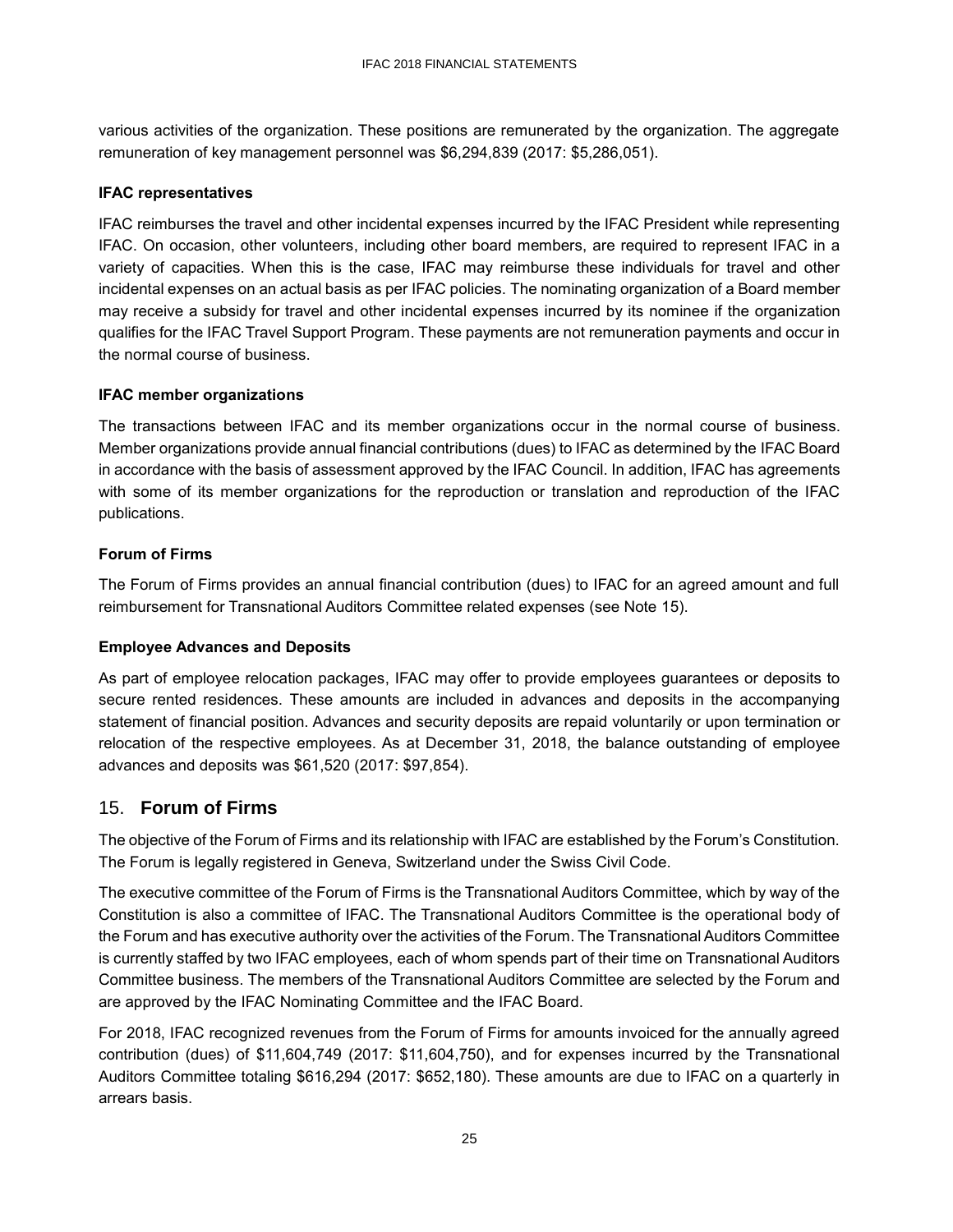As at December 31, 2018, an amount of \$227,634 (2017: \$447,877) is receivable from the Forum of Firms for expenses incurred by the Transnational Auditors Committee activity during the reporting periods.

## 16. **Commitments and Contingencies**

As at December 31, 2018, IFAC had no outstanding commitments other than those lease obligations identified in Note 9.

## 17. **Line of Credit**

As at December 31, 2018 and in 2017, IFAC had an available line of credit from a bank in the amount of \$2,625,000. The line carries an interest rate of LIBOR plus 2.56% (LIBOR plus 2.56% at December 31, 2017) on used balances and expires on June 2, 2019. IFAC did not access its line of credit during 2018 or 2017. Borrowings under the line of credit, when used, are collateralized by substantially all of IFAC's assets.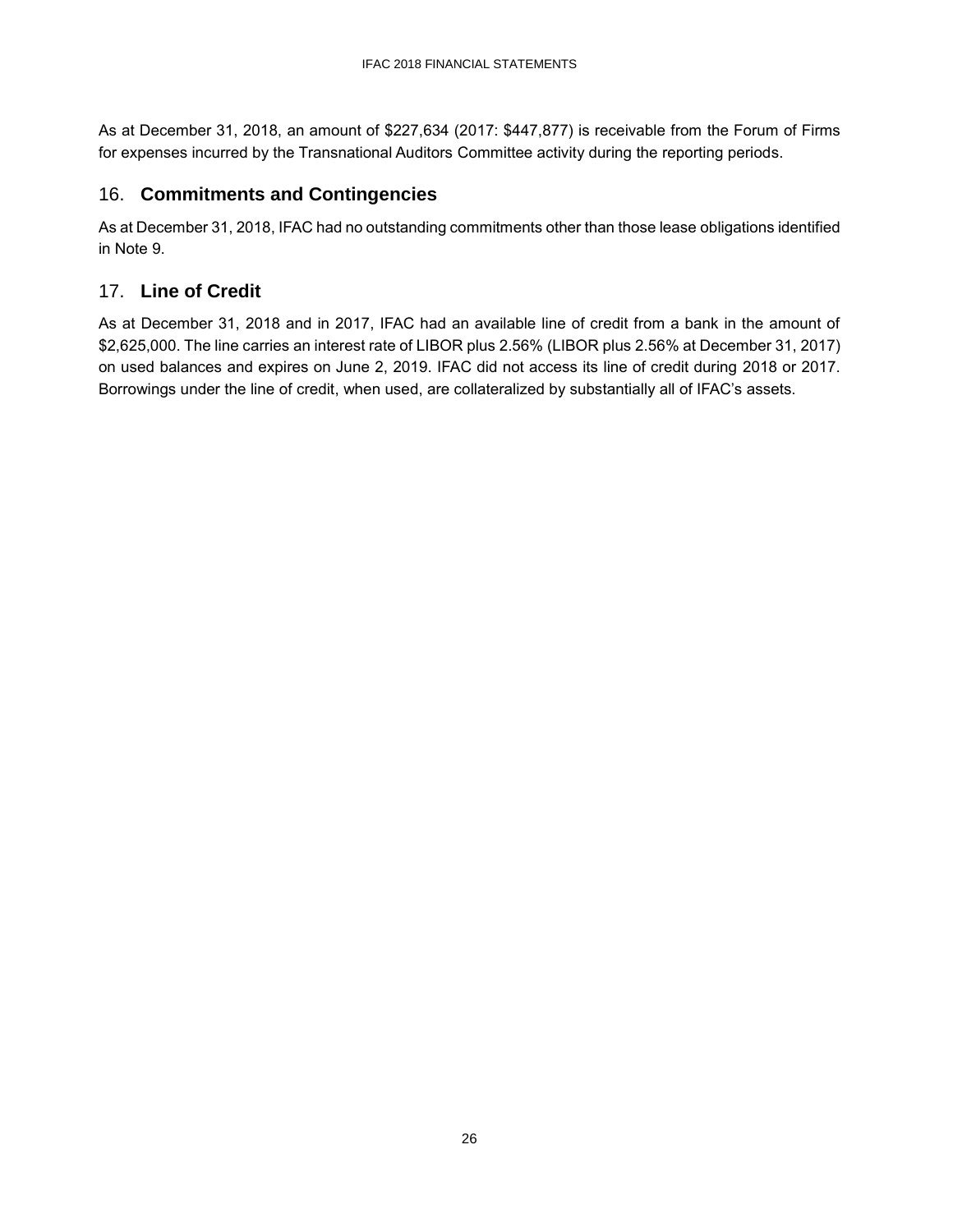#### IFAC 2018 FINANCIAL STATEMENTS

## 18.**Information about Activities (Segments)**

To achieve its mission, IFAC seeks to influence various economic and social outcomes through the delivery of services to stakeholders. IFAC delivers its services through several activity areas. Information about the activity areas is used by the IFAC Board and management as a basis for evaluating the Organization's past performance in achieving its objectives and for making decisions about the future allocation of resources. Financial information by activity areas is presented below.

#### *Allocated Revenue*

For purposes of this note, external funding directly attributable to an activity is allocated to the related activity. Revenue is then allocated to each activity area to cover its respective expenses.

| ALLOCATED REVENUE                | <b>External Funding</b> |    |                          | <b>Allocated Revenue</b> |     |            | <b>Total Allocated Revenue</b> |      |            |  |  |  |  |
|----------------------------------|-------------------------|----|--------------------------|--------------------------|-----|------------|--------------------------------|------|------------|--|--|--|--|
|                                  | 2018                    |    | 2017                     | 2018                     |     | 2017       | 2018                           | 2017 |            |  |  |  |  |
| <b>IAASB</b>                     | \$<br>294,937           | \$ | 22,114                   | \$<br>10.067.320         | -\$ | 8.792.515  | \$<br>10.362.257               | \$   | 8,814,629  |  |  |  |  |
| <b>IAESB</b>                     |                         |    |                          | 1,048,373                |     | 1.010.687  | 1,048,373                      |      | 1,010,687  |  |  |  |  |
| <b>IESBA</b>                     |                         |    |                          | 6.008.314                |     | 5.327.293  | 6,008,314                      |      | 5,327,293  |  |  |  |  |
| <b>IPSASB</b>                    | 490.211                 |    | 487,585                  | 3,573,979                |     | 3,170,199  | 4,064,190                      |      | 3,657,784  |  |  |  |  |
| Standards Development            | 785,148                 |    | 509,699                  | 20.697.986               |     | 18,300,694 | 21.483.134                     |      | 18,810,393 |  |  |  |  |
| Global Representation & Advocacy |                         |    | $\overline{\phantom{a}}$ | 2,570,733                |     | 2,005,976  | 2,570,733                      |      | 2,005,976  |  |  |  |  |
| Global Accountancy Profession    |                         |    |                          |                          |     |            |                                |      |            |  |  |  |  |
| Support                          |                         |    | $\overline{\phantom{a}}$ | 3.124.270                |     | 3,288,923  | 3.124.270                      |      | 3,288,923  |  |  |  |  |
| Global Accountancy Profession    |                         |    |                          |                          |     |            |                                |      |            |  |  |  |  |
| Development                      | 1,418,788               |    | 1,019,927                | 3.961.218                |     | 3.674.209  | 5,380,006                      |      | 4,694,136  |  |  |  |  |
| Quality & Membership             |                         |    | 50,000                   | 3,534,569                |     | 3,674,712  | 3,534,569                      |      | 3,724,712  |  |  |  |  |
| Total allocated revenue          | 2,203,936               | I  | 1,579,626                | \$33,888,775             |     | 30.944.513 | 36.092.711                     | I.   | 32.524.138 |  |  |  |  |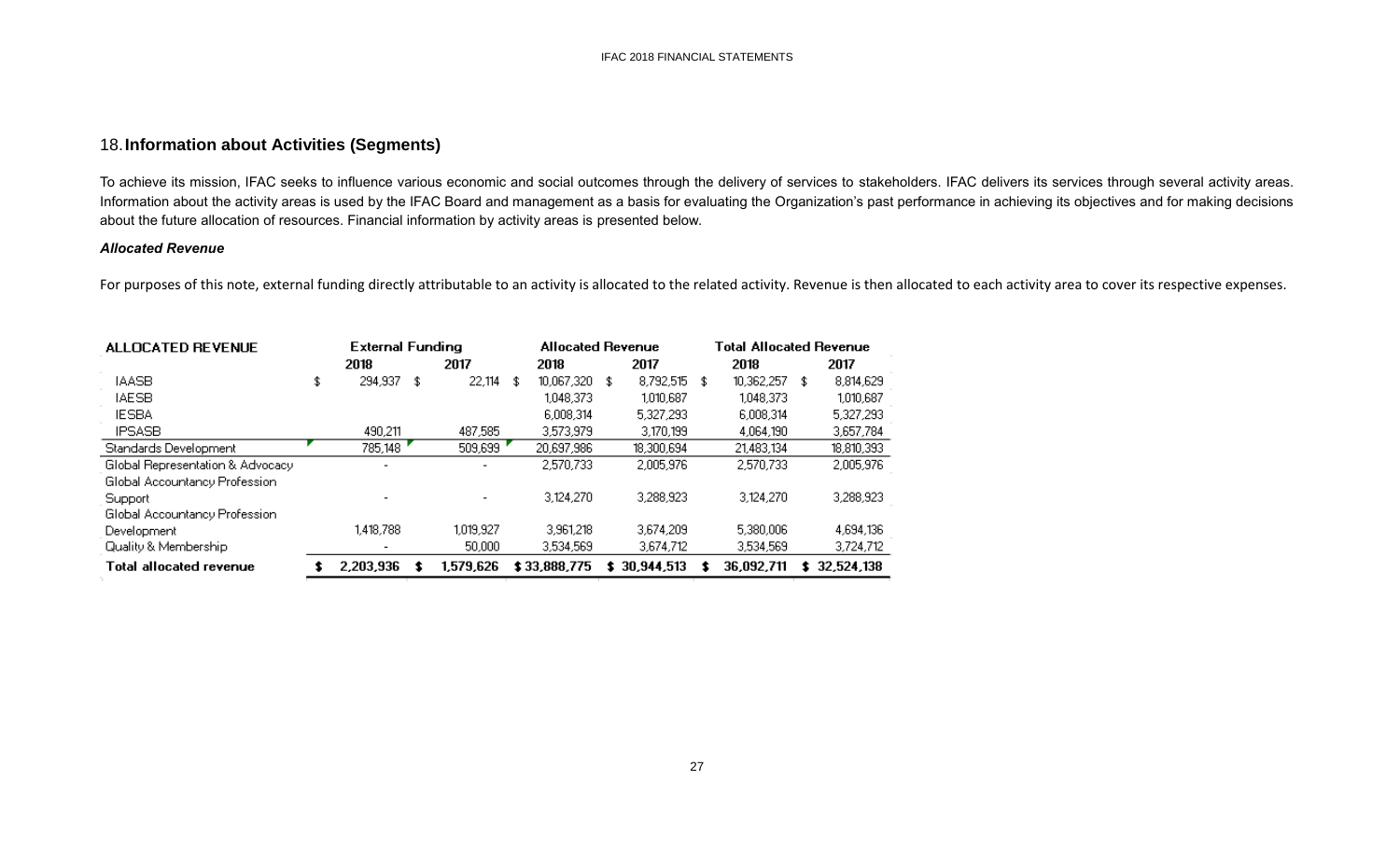## *Expenses*

Expenses are recorded by activity area. For purposes of this note, the cost of the PIOB is allocated to each Public Interest Activity Committee's (PIAC) expenses based on a pro rata share of the total PIACs expenses.

| <b>EXPENSES</b>                           | Emplovee costs           |                          | Travel & meeting costs |           | Consultants |           |             | Other       |             | <b>Funding of PIOB</b> |              | Total expenses | <b>Total Allocated Revenue</b>           |            | SURPLUS / (DEFICIT) |             |  |
|-------------------------------------------|--------------------------|--------------------------|------------------------|-----------|-------------|-----------|-------------|-------------|-------------|------------------------|--------------|----------------|------------------------------------------|------------|---------------------|-------------|--|
|                                           | 2018                     | 2017                     | 2018                   | 2017      | 2018        | 2017      | 2018        | 2017        | 2018        | 2017                   | 2018         | 2017           | 2018                                     | 2017       | 2018                | 2017        |  |
| IFAC Corporate - Unallocated              | $\overline{\phantom{0}}$ | $\overline{\phantom{a}}$ |                        |           |             |           |             |             |             |                        |              |                |                                          |            | (273, 446)          | 2,598,848   |  |
| IAASB                                     | 4,554,479                | 4,112,235                | 2,083,428              | 1,734,385 | 1,284,908   | 918,604   | 1,846,815   | 1,520,395   | 592,627     | 529,010                | 10,362,257   | 8,814,629      | 10,362,257                               | 8,814,629  |                     |             |  |
| <b>IAESB</b>                              | 579,590                  | 570,512                  | 223.151                | 193,068   | 14.293      | 13,296    | 172,339     | 173.154     | 59,000      | 60.656                 | 1,048,373    | 1,010,687      | 1,048,373                                | 1,010,687  |                     |             |  |
| <b>IESBA</b>                              | 2,855,595                | 2,461,785                | 1,234,903              | 955,793   | 601,076     | 663,681   | 977,527     | 926,317     | 339,213     | 319,717                | 6,008,314    | 5,327,293      | 6,008,314                                | 5,327,293  |                     |             |  |
| <b>IPSASB</b>                             | 2,362,096                | 2,114,837                | 716,826                | 602,343   | 284,839     | 291,865   | 700,429     | 648,740     |             |                        | 4,064,190    | 3,657,784      | 4,064,190                                | 3,657,784  |                     |             |  |
| Standards Development                     | 10,351,760               | 9,259,369                | 4,258,308              | 3,485,589 | 2,185,115   | 1,887,446 | 3,697,111   | 3.268.605   | 990,840     | 909,384                | 21,483,134   | 18,810,393     | 21,483,134                               | 18,810,393 |                     |             |  |
| Global Representation & Advocacu          | 1,456,190                | 1,389,306                | 328,719                | 220.149   | 337,841     | 48.469    | 447.984     | 348,052     |             |                        | 2,570,733    | 2.005.976      | 2,570,733                                | 2,005,976  |                     |             |  |
| Global Accountancy Profession Support     | 2,127,048                | 2,168,988                | 342,266                | 353,824   | 130,347     | 155,864   | 524,609     | 610,247     |             |                        | 3.124.270    | 3,288,923      | 3,124,270                                | 3,288,923  |                     |             |  |
| Global Accountancy Profession Development | 2,606,053                | 2,532,605                | 476.161                | 305,379   | 1,432,928   | 1.049.748 | 864,864     | 806.403     |             |                        | 5,380,006    | 4,694,136      | 5,380,006                                | 4,694,136  |                     |             |  |
| Quality & Membership                      | 2.465.543                | 2.474.679                | 387.324                | 513.065   | 30.059      | 6.571     | 474.856     | 545.999     | 176.787     | 184,398                | 3,534,569    | 3.724.712      | 3,534,569                                | 3,724,712  |                     |             |  |
| <b>Total expenses</b>                     | \$19,006.594             | \$17,824,946             | 5.792.777              | 4.878.005 | 4.116.290   | 3,148,098 | \$6.009.424 | \$5.579.307 | \$1,167,626 | \$1,093,782            | \$36,092,711 | \$32,524,138   | $$36.092.711 \t$32.524.138 \t$1273.4461$ |            |                     | \$2.598.848 |  |

## *Other Information*

For purposes of this note, all assets and liabilities are attributed to IFAC - Corporate and are therefore not allocated to the activity areas.

| OTHER INFORMATION                     | Current assets |                           |      | Non-current assets |  |           |                              | <b>Total assets</b> |  | <b>Current liabilities</b>                      |           |  |             | Non-current liabilities |           |  |           | <b>Total liabilities</b> |              |  |              |
|---------------------------------------|----------------|---------------------------|------|--------------------|--|-----------|------------------------------|---------------------|--|-------------------------------------------------|-----------|--|-------------|-------------------------|-----------|--|-----------|--------------------------|--------------|--|--------------|
|                                       | 2018           | 2017                      | 2018 |                    |  | 2017      | 2017<br>2017<br>2018<br>2018 |                     |  | 2017<br>2018                                    |           |  | 2018        |                         | 2017      |  |           |                          |              |  |              |
| IFAC Corporate - Unallocated          | 16,366,753     | 17,200,588                |      | 2.497.713 \$       |  | 2,896,516 |                              | 18,864,466          |  | 20,097,104                                      | 4,313,886 |  | 5,069,564   |                         | 4.211.127 |  | 5,196,355 |                          | 8,525,013 \$ |  | 10,265,919   |
| Standards Development                 |                |                           |      |                    |  |           |                              |                     |  | $\overline{\phantom{a}}$                        |           |  |             |                         |           |  |           |                          |              |  |              |
| Global Representation & Advocacy      |                |                           |      |                    |  |           |                              |                     |  |                                                 |           |  |             |                         |           |  |           |                          |              |  |              |
| Global Accountancy Profession Support |                |                           |      |                    |  |           |                              |                     |  |                                                 |           |  |             |                         |           |  |           |                          |              |  |              |
| Global Accountancy Profession         |                |                           |      |                    |  |           |                              |                     |  |                                                 |           |  |             |                         |           |  |           |                          |              |  |              |
| Quality & Membership                  |                |                           |      |                    |  |           |                              |                     |  |                                                 |           |  |             |                         |           |  |           |                          |              |  |              |
| Total                                 |                | \$16,366,753 \$17,200,588 |      | 2.497.713          |  |           |                              |                     |  | 2,896,516 \$18,864,466 \$20,097,104 \$4,313,886 |           |  | \$5,069,564 |                         | 4,211,127 |  | 5,196,355 |                          | \$8.525.013  |  | \$10.265.919 |
|                                       |                |                           |      |                    |  |           |                              |                     |  |                                                 |           |  |             |                         |           |  |           |                          |              |  |              |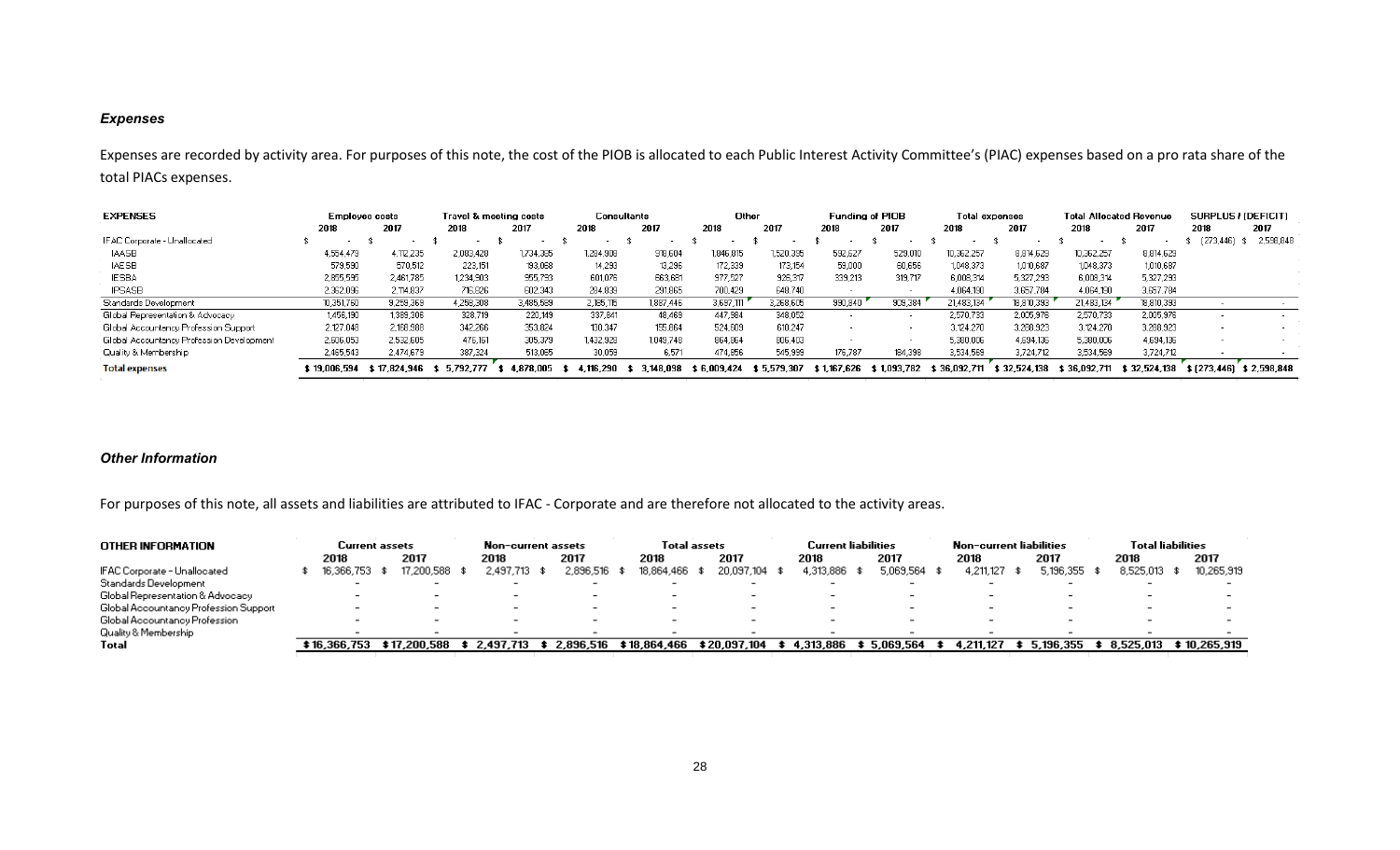# echo

## INDEPENDENT AUDITOR'S REPORT

To the Board of

## International Federation of Accountants, Geneva

## **Opinion**

We have audited the financial statements of International Federation of Accountants (the Organization), which comprise the statement of financial position as at December 31, 2018, and the statements of financial performance, changes in net assets/ equity and cash flows for the year then ended, and a statement of accounting policies and other explanatory notes.

In our opinion, the accompanying financial statements present fairly, in all material respects, the financial position of the Organization as at December 31, 2018, and of its financial performance, changes in net assets/ equity and its cash flows for the year then ended in accordance with International Public Sector Accounting Standards (IPSAS).

## Basis for Opinion

We conducted our audit in accordance with International Standards on Auditing (ISAs). Our responsibilities under those standards are further described in the Auditor's Responsibilities for the Audit of the Financial Statements section of our report. We are independent of the Organization in accordance with the International Ethics Standards Board for Accountants' Code of Ethics for Professional Accountants (IESBA code) together with the ethical requirements that are relevant to our audit of the financial statements in Switzerland and we have fulfilled our other ethical responsibilities in accordance with these requirements and the IESBA Code. We believe that the audit evidence we have obtained is sufficient and appropriate to provide a basis for our opinion.

## Other Matter

The financial statements for the year ended December 31, 2017 were audited by another auditor who expressed an unmodified opinion on those statements on March 1, 2018.

## Responsibilities of Management and Those charged with Governance for the Financial Statements

Management is responsible for the preparation and fair presentation of the financial statements in accordance with IPSAS, and for such internal control as management determines is necessary to enable the preparation of financial statements that are free from material misstatement, whether due to fraud or error.

In preparing the financial statements, management is responsible for assessing the Organization's ability to continue as a going concern, disclosing, as applicable matters related to going concern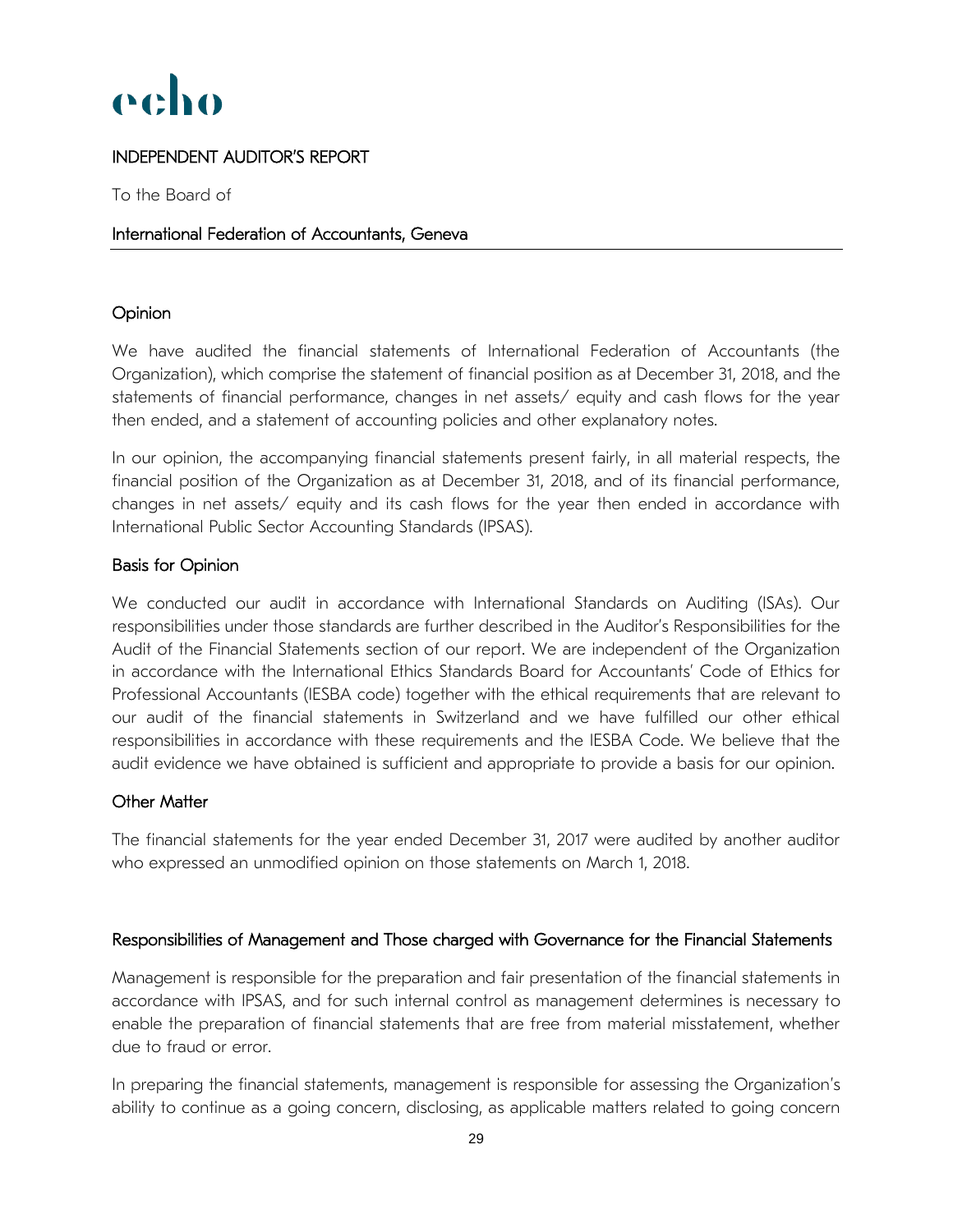

and using the going concern basis of accounting unless management either intends to liquidate the Organization or to cease operations, or has realistic alternative but to do so.

Those charged with governance are responsible for overseeing the Organization financial reporting process.

## Auditor's Responsibilities for the Audit of the Financial Statements

Our objectives are to obtain reasonable assurance about whether the financial statements as a whole are free from material misstatement, whether due to fraud or error, and to issue and auditor's report that includes our opinion. Reasonable assurance is a high level of assurance, but is not a guarantee that an audit conducted in accordance with ISAs will always detect a material misstatement when it exists. Misstatements can arise from fraud or error and are considered material if, individually or in the aggregate, they could reasonably be expected to influence the economic decisions of users taken on the basis of these financial statements.

As part of an audit in accordance with ISAs, we exercise professional judgment and maintain professional skepticism throughout the planning and performance of the audit. We also:

- **I** Identify and assess the risks of material misstatement of the financial statements, whether due to fraud or error, design and perform audit procedures responsive to those risks, and obtain audit evidence that is sufficient and appropriate to provide a basis for our opinion. The risk of not detecting a material misstatement resulting from fraud is higher than for one resulting from error, as fraud may involve collusion, forgery, intentional omissions, misrepresentations, or the override of internal control.
- Obtain an understanding of internal control relevant to the audit in order to design audit procedures that are appropriate in the circumstances, but not for the purpose of expressing an opinion on the effectiveness of the Organization's internal control.
- Evaluate the appropriateness of accounting policies used and the reasonableness of accounting estimates and related disclosures made by management.
- Conclude on the appropriateness of management's use of the going concern basis of accounting and, based on the audit evidence obtained, whether a material uncertainty exists related to events or conditions that may cast significant doubt on the Organization's ability to continue as a going concern. If the auditor concludes that a material uncertainty exists, the auditor is required to draw attention in the auditor's report to the related disclosures in the financial statements or, if such disclosures are inadequate, to modify the opinion. The auditor's conclusions are based on the evidence obtained up to the date of the auditor's report. However, future events or conditions may cause an entity to cease to continue as a going concern.
- Evaluate the overall presentation, structure and content of the financial statements, including the disclosures, and whether the financial statements represent the underlying transactions and events in a manner that achieves fair presentation.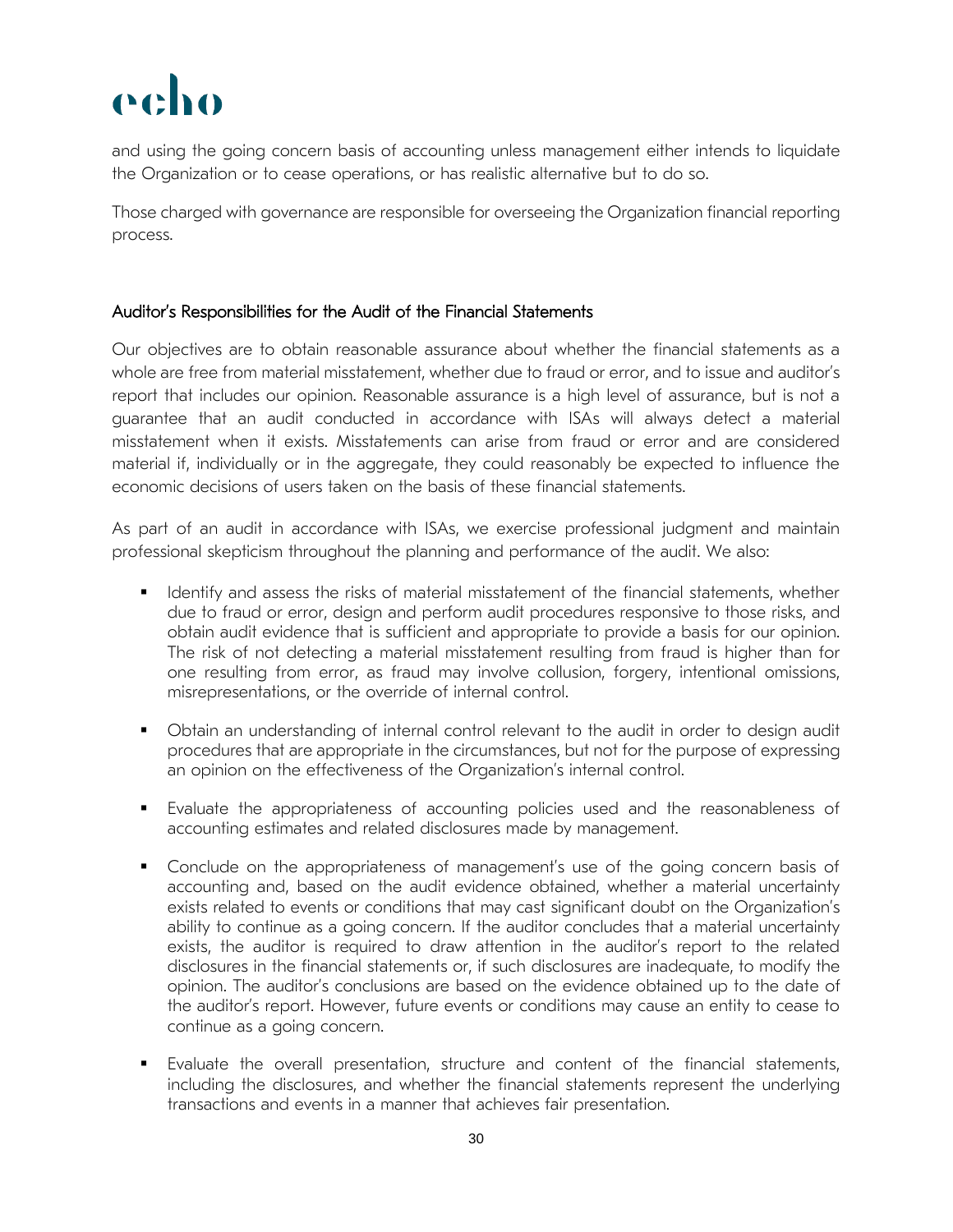

We communicate with those charged with governance regarding, among other matters, the planned scope and timing of the audit and significant audit findings, including any significant deficiencies in internal control that we identify during our audit.

Geneva, February 28, 2019

ECHO SA

Clémentine Largeteau Vladan Vladan Vladuljevic Licensed audit expert **Licensed audit expert** Auditor in charge

Wede Jeve Wadon

Enclosure :

 Financial statements (statement of financial position, statements of financial performance, changes in net assets/ equity and cash flows for the year then ended, and a statement of accounting policies and other explanatory notes)

L32/F50-10149 – N° 4743